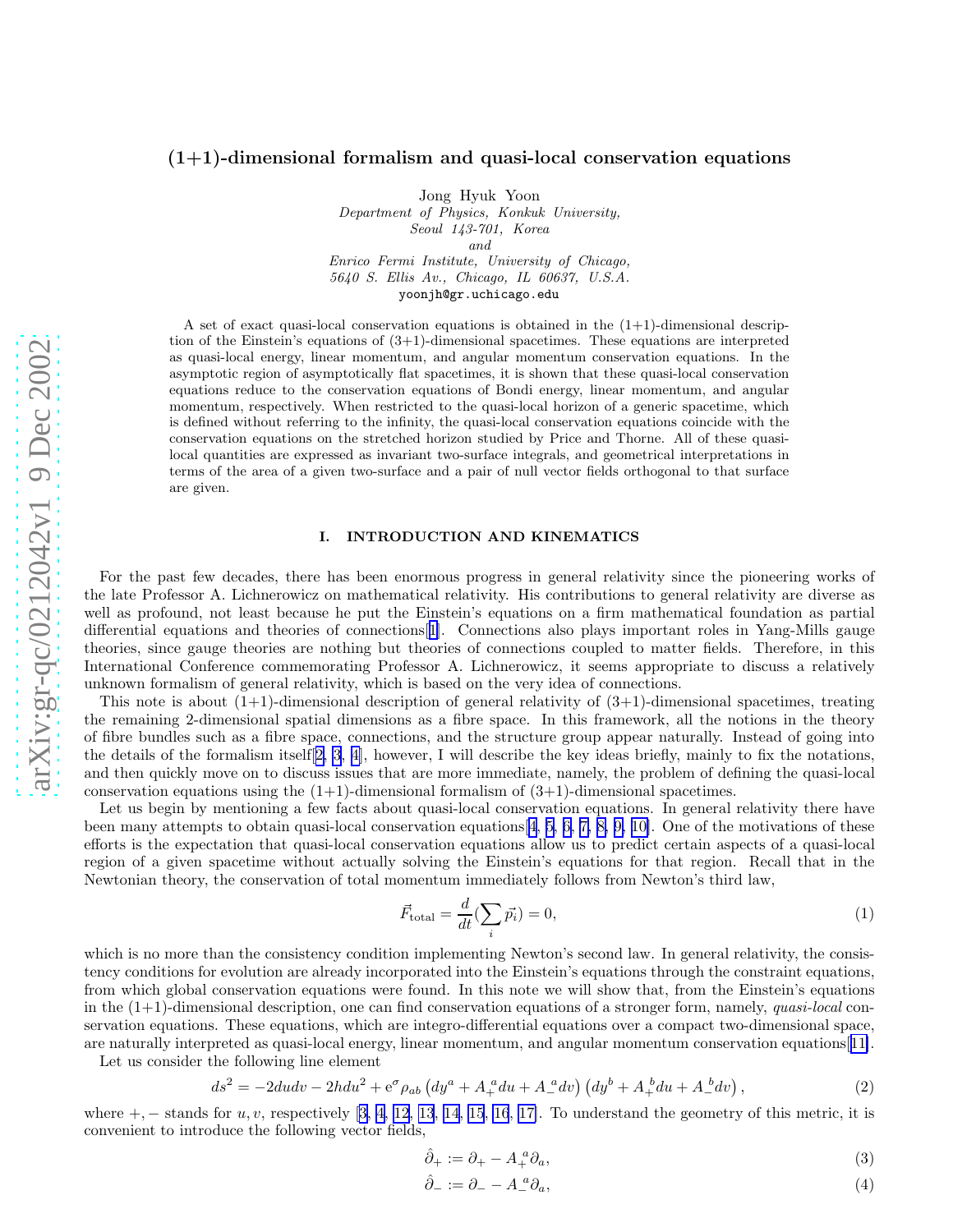<span id="page-1-0"></span>where we defined the following short-hand notations

$$
\partial_+ := \frac{\partial}{\partial u}, \qquad \partial_- := \frac{\partial}{\partial v}, \qquad \partial_a := \frac{\partial}{\partial y^a} \ (a = 2, 3). \tag{5}
$$

The inner products of the vector fields  $\{\hat{\partial}_{\pm}, \partial_a\}$  are given by

$$
<\hat{\partial}_{+}
$$
,  $\hat{\partial}_{+}>=-2h$ ,  $<\hat{\partial}_{+}$ ,  $\hat{\partial}_{-}>=-1$ ,  $<\hat{\partial}_{-}$ ,  $\hat{\partial}_{-}>=0$ ,  
 $<\hat{\partial}_{\pm}$ ,  $\partial_{a}>=0$ ,  $<\partial_{a}$ ,  $\partial_{b}>=e^{\sigma} \rho_{ab}$ . (6)

The hypersurface  $u = constant$  is a null hypersurface generated by the out-going null vector field  $\hat{\partial}_{-}$ , which is orthogonal to the vector fields  $\{\partial_a\}$ . Notice that v is the *affine* parameter of the out-going null vector field. The hypersurface  $v =$  constant is generated by the vector field  $\hat{\partial}_+$  whose norm is  $-2h$ , which can be either negative, zero, or positive. The intersection of two hypersurfaces  $u, v = constant$  defines a spacelike compact two-surface  $N_2$ , which are coordinatized by  $y^a$ . The metric on  $N_2$  is decomposed into the area element  $e^{\sigma}$  and the conformal two-metric  $\rho_{ab}$ , which is normalized to have a unit determinant

$$
\det \rho_{ab} = 1. \tag{7}
$$

In the terminology of the fibre bundles, the base manifold is the  $(1+1)$ -dimensional space-time coordinatized by  $(u, v)$ , and the fibre space is 2-dimension spacelike space  $N_2$ . The vector fields  $\{\hat{\partial}_\pm\}$ , which are orthogonal to  $\{\partial_a\}$ , is the horizontal vector field, and  $\{\partial_a\}$  is tangent to the fibre space  $N_2$ . The fields  $A_{\pm}^{\ a}$  are the corresponding connections valued in the diffeomorphisms of the two-surface  $N_2[2, 3, 4]$  $N_2[2, 3, 4]$  $N_2[2, 3, 4]$  $N_2[2, 3, 4]$  $N_2[2, 3, 4]$  $N_2[2, 3, 4]$  $N_2[2, 3, 4]$ .

For later uses, we shall write down the future-directed in-going null vector field  $n$  and out-going null vector field  $l$ , orthogonal to two-surface  $N_2$  at each spacetime point. They are given by

$$
n := \hat{\partial}_+ - h\hat{\partial}_-, \tag{8}
$$

$$
l := \hat{\partial}_{-},\tag{9}
$$

and are normalized such that

$$
\langle n, l \rangle = -1. \tag{10}
$$

Ifwe further assume that  $A_{-}^{\ a}=0$ , then the metric ([2\)](#page-0-0) becomes identical to the metric studied in [[16\]](#page-18-0). In this note, however, we shall retain the  $A_{-}^{\ a}$  field, since its presence will make the  $N_2$ -diffeomorphism invariant Yang-Mills type gauge theory aspect of this formalism transparent. Apart from the  $N_2$ -diffeomorphism invariance, there are other residualsymmetries that preserve the metric  $(2)$  $(2)$ , which are the reparametrization of u, and the transformation that shifts of the origin of the affine parameter v at each point of  $N_2[17]$  $N_2[17]$ .

The complete set of the vacuum Einstein's equations are found to be[\[15](#page-18-0)]

(a) 
$$
e^{\sigma}D_{+}D_{-}\sigma + e^{\sigma}D_{-}D_{+}\sigma + 2e^{\sigma}(D_{+}\sigma)(D_{-}\sigma) - 2e^{\sigma}(D_{-}h)(D_{-}\sigma) - \frac{1}{2}e^{2\sigma}\rho_{ab}F_{+}{}^{a}F_{+}{}^{b}
$$
  
\n $+e^{\sigma}R_{2} - he^{\sigma}\Big{(D_{-}\sigma)^{2} - \frac{1}{2}\rho^{ab}\rho^{cd}(D_{-}\rho_{ac})(D_{-}\rho_{bd})\Big} = 0,$   
\n(b)  $-e^{\sigma}D_{+}^{2}\sigma - \frac{1}{2}e^{\sigma}(D_{+}\sigma)^{2} - e^{\sigma}(D_{-}h)(D_{+}\sigma) + e^{\sigma}(D_{+}h)(D_{-}\sigma) + 2he^{\sigma}(D_{-}h)(D_{-}\sigma)$  (11)

$$
+e^{\sigma}F_{+}{}^a_{-}\partial_{a}h - \frac{1}{4}e^{\sigma}\rho^{ab}\rho^{cd}(D_{+}\rho_{ac})(D_{+}\rho_{bd}) + \partial_{a}\left(\rho^{ab}\partial_{b}h\right) +h\left\{-e^{\sigma}(D_{+}\sigma)(D_{-}\sigma) + \frac{1}{2}e^{\sigma}\rho^{ab}\rho^{cd}(D_{+}\rho_{ac})(D_{-}\rho_{bd}) + \frac{1}{2}e^{2\sigma}\rho_{ab}F_{+}{}^aF_{+}{}^b - e^{\sigma}R_{2}\right\} +h^{2}e^{\sigma}\left\{(D_{-}\sigma)^{2} - \frac{1}{2}\rho^{ab}\rho^{cd}(D_{-}\rho_{ac})(D_{-}\rho_{bd})\right\} = 0,
$$
\n(12)

(c) 
$$
2e^{\sigma}(D_{-}^{2}\sigma) + e^{\sigma}(D_{-}\sigma)^{2} + \frac{1}{2}e^{\sigma}\rho^{ab}\rho^{cd}(D_{-}\rho_{ac})(D_{-}\rho_{bd}) = 0,
$$
 (13)

(d) 
$$
D_{-}\left(e^{2\sigma}\rho_{ab}F_{+-}\right) - e^{\sigma}\partial_a(D_{-}\sigma) - \frac{1}{2}e^{\sigma}\rho^{bc}\rho^{de}(D_{-}\rho_{bd})(\partial_a\rho_{ce}) + \partial_b\left(e^{\sigma}\rho^{bc}D_{-}\rho_{ac}\right) = 0,
$$
 (14)

$$
(e) \qquad -D_{+}\left(e^{2\sigma}\rho_{ab}F_{+-}\right)-e^{\sigma}\partial_{a}(D_{+}\sigma)-\frac{1}{2}e^{\sigma}\rho^{bc}\rho^{de}(D_{+}\rho_{bd})(\partial_{a}\rho_{ce})+\partial_{b}\left(e^{\sigma}\rho^{bc}D_{+}\rho_{ac}\right)
$$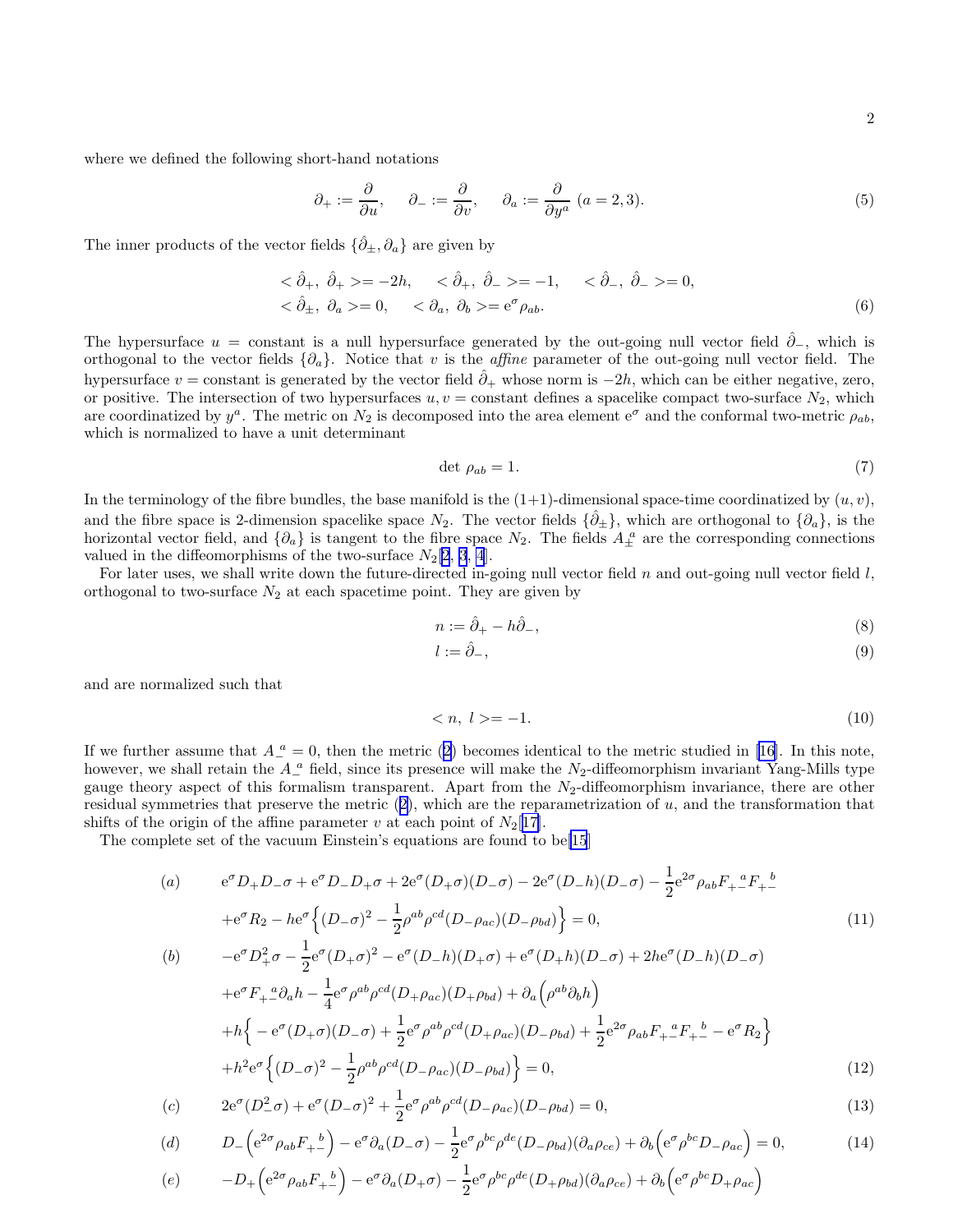$$
+2he^{\sigma}\partial_{a}(D_{-\sigma})+he^{\sigma}\rho^{bc}\rho^{de}(D_{-\rho bd})(\partial_{a}\rho_{ce})+2e^{\sigma}\partial_{a}(D_{-}h)-2\partial_{b}(he^{\sigma}\rho^{bc}D_{-\rho_{ac}})=0,
$$
\n(f)\n
$$
-2e^{\sigma}D_{-}^{2}h-2e^{\sigma}(D_{-}h)(D_{-\sigma})+e^{\sigma}D_{+}D_{-\sigma}+e^{\sigma}D_{-}D_{+\sigma}+e^{\sigma}(D_{+\sigma})(D_{-\sigma})
$$
\n
$$
+\frac{1}{2}e^{\sigma}\rho^{ab}\rho^{cd}(D_{+\rho_{ac}})(D_{-\rho_{bd}})+e^{2\sigma}\rho_{ab}F_{+}^{a}F_{+}^{b}-2he^{\sigma}\left\{D_{-}^{2}\sigma+\frac{1}{2}(D_{-\sigma})^{2}\right.\n+
$$
+\frac{1}{4}\rho^{ab}\rho^{cd}(D_{-\rho_{ac}})(D_{-\rho_{bd}})\right\}=0,
$$
\n(g)\n
$$
h\left\{e^{\sigma}D_{-}^{2}\rho_{ab}-e^{\sigma}\rho^{cd}(D_{-\rho_{ac}})(D_{-\rho_{bd}})+e^{\sigma}(D_{-\rho_{ab}})(D_{-\sigma})\right\}
$$
\n
$$
-\frac{1}{2}e^{\sigma}\left(D_{+}D_{-\rho_{ab}}+D_{-}D_{+\rho_{ab}}\right)+\frac{1}{2}e^{\sigma}\rho^{cd}\left\{(D_{-\rho_{ac}})(D_{+\rho_{bd}})+(D_{-\rho_{bc}})(D_{+\rho_{ad}})\right\}
$$
\n
$$
-\frac{1}{2}e^{\sigma}\left\{(D_{-\rho_{ab}})(D_{+\sigma})+(D_{+\rho_{ab}})(D_{-\sigma})\right\}
$$
\n
$$
+e^{\sigma}(D_{-\rho_{ab}})(D_{-}h)+\frac{1}{2}e^{2\sigma}\rho_{ac}\rho_{bd}F_{+}^{c}F_{+}^{d}-\frac{1}{4}e^{2\sigma}\rho_{ab}\rho_{cd}F_{+}^{c}F_{+}^{d}=0.
$$
\n(17)
$$

Here  $R_2$  is the scalar curvature of  $N_2$ , and we defined the diff $N_2$ -covariant derivatives as follows,

$$
F_{+-}^{\ a} := \partial_{+}A_{-}^{\ a} - \partial_{-}A_{+}^{\ a} - [A_{+}, A_{-}]_{\mathrm{L}}^{a},\tag{18}
$$

$$
D_{\pm}\sigma := \partial_{\pm}\sigma - [A_{\pm}, \sigma]_{\mathrm{L}},\tag{19}
$$

$$
D_{\pm}h := \partial_{\pm}h - [A_{\pm}, h]_{\mathrm{L}},\tag{20}
$$

$$
D_{\pm}\rho_{ab} := \partial_{\pm}\rho_{ab} - [A_{\pm}, \rho]_{\text{Lab}}.\tag{21}
$$

The bracket  $[A_\pm, f]_{\text{Lab}}$  is the Lie derivative of  $f_{ab}$ . along the vector field  $A_\pm := A_\pm^a \partial_a$ , defined as

$$
[A_{\pm}, f]_{\text{L}ab\cdots} := A_{\pm}^c \partial_c f_{ab\cdots} + f_{cb\cdots} \partial_a A_{\pm}^c + f_{ac\cdots} \partial_b A_{\pm}^c - w(\partial_c A_{\pm}^c) f_{ab\cdots}, \tag{22}
$$

where w is the weight of the tensor density  $f_{ab}$ .... One can also compute the scalar curvature R of the metric [\(2](#page-0-0)) and integrate it over spacetime. It is given by

$$
I_0 = \int du \, dv \, d^2 y \, e^{\sigma} R
$$
  
= 
$$
\int du \, dv \, d^2 y \, L_0 + \text{surface integrals},
$$
 (23)

where the "Lagrangian" function  $L_0$  is given by [\[3\]](#page-18-0)

$$
L_0 = -\frac{1}{2} e^{2\sigma} \rho_{ab} F_{+}{}^a F_{+}{}^b + e^{\sigma} (D_+\sigma) (D_-\sigma) - \frac{1}{2} e^{\sigma} \rho^{ab} \rho^{cd} (D_+\rho_{ac}) (D_-\rho_{bd}) - e^{\sigma} R_2
$$
  

$$
-2e^{\sigma} (D_-h) (D_-\sigma) - h e^{\sigma} (D_-\sigma)^2 + \frac{1}{2} h e^{\sigma} \rho^{ab} \rho^{cd} (D_-\rho_{ac}) (D_-\rho_{bd}).
$$
 (24)

One can easily recognize that this "Lagrangian" function  $L_0$  is in a form of a  $(1+1)$ -dimensional field theory Lagrangian. In geometrical terms the function  $L_0$  describes how the  $(1+1)$ -dimensionsal spacetime and 2-dimensional fibre space are imbedded into an enveloping  $(3+1)$ -dimensional spacetime. Each term in  $(24)$  is manifestly diff $N_2$ invariant, and the  $y^a$ -dependence of each term is completely "hidden" in the Lie derivatives. In this sense we may regard the fibre space  $N_2$  as a kind of "internal" space as in a Yang-Mills theory, with the infinite dimensional group of diffeomorphism of  $N_2$  as the Yang-Mills gauge symmetry. Thus, the above function  $L_0$  is describable as a  $(1+1)$ dimensional Yang-Mills type gauge theory interacting with (1+1)-dimensional scalar fields and non-linear sigma fields of generic types.

## II. A SET OF QUASI-LOCAL CONSERVATION EQUATIONS

Noticethat the four equations ([11\)](#page-1-0), [\(12](#page-1-0)) and [\(15](#page-1-0)) are partial differential equations that are first-order in  $D_-\$ derivatives. Therefore it is of particular interest to study these four equations, since they are close analogues to the Einstein's constraint equations in the usual  $(3+1)$  formalism. Thus, in this formalism, the *natural* vector field

3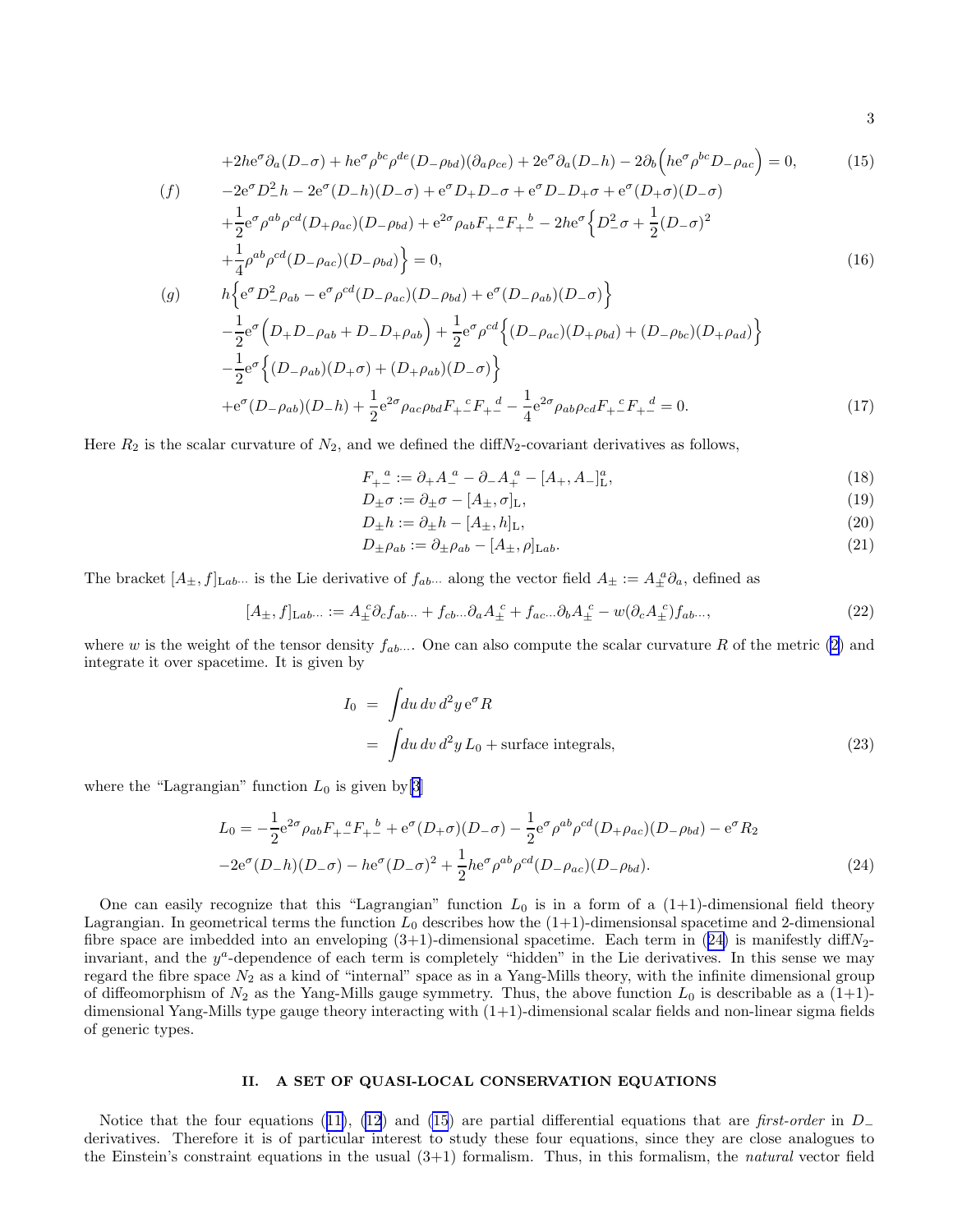<span id="page-3-0"></span>that defines the evolution is D<sub>−</sub>. Then the momenta  $\pi_I = {\pi_h, \pi_\sigma, \pi_a, \pi^{ab}}$  conjugate to the configuration variables  $q^I = \{h, \sigma, A_+^{\ a}, \rho_{ab}\}$  are defined as

$$
\pi_I := \frac{\partial L_0}{\partial (D - q^I)}.
$$
\n(25)

They are found to be

$$
\pi_h = -2e^{\sigma}(D_{-\sigma}),\tag{26}
$$

$$
\pi_{\sigma} = -2e^{\sigma}(D_{-}h) - 2he^{\sigma}(D_{-}\sigma) + e^{\sigma}(D_{+}\sigma), \qquad (27)
$$

$$
\pi_a = e^{2\sigma} \rho_{ab} F_{+-}^{\quad b},\tag{28}
$$

$$
\pi^{ab} = h e^{\sigma} \rho^{ac} \rho^{bd} (D - \rho_{cd}) - \frac{1}{2} e^{\sigma} \rho^{ac} \rho^{bd} (D + \rho_{cd}). \tag{29}
$$

Notice that  $\pi^{ab}$  is traceless

$$
\pi^a_{\ a} = 0,\tag{30}
$$

due to the identities that are direct consequences of the condition ([7\)](#page-1-0),

$$
\rho^{ab} D_{\pm} \rho_{ab} = 0. \tag{31}
$$

The "Hamiltonian" function  $H_0$  defined as

$$
H_0 := \pi_I D_- q^I - L_0 \tag{32}
$$

is found to be

$$
H_0 = H + \text{total divergences},\tag{33}
$$

where  $H$  is given by

$$
H = -\frac{1}{2}e^{-\sigma}\pi_{\sigma}\pi_{h} + \frac{1}{4}he^{-\sigma}\pi_{h}^{2} - \frac{1}{2}e^{-2\sigma}\rho^{ab}\pi_{a}\pi_{b} + \frac{1}{2h}e^{-\sigma}\rho_{ac}\rho_{bd}\pi^{ab}\pi^{cd}
$$
  
 
$$
+\frac{1}{2}\pi_{h}(D_{+}\sigma) + \frac{1}{2h}\pi^{ab}(D_{+}\rho_{ab}) + \frac{1}{8h}e^{\sigma}\rho^{ab}\rho^{cd}(D_{+}\rho_{ac})(D_{+}\rho_{bd}) + e^{\sigma}R_{2}.
$$
 (34)

Interms of these canonical variables  $\{\pi_I, q^I\}$ , the first-order equations [\(11](#page-1-0)), ([12\)](#page-1-0), and ([15\)](#page-1-0) can be written as, after a little algebra,

(i) 
$$
\pi^{ab} D_{+} \rho_{ab} + \pi_{\sigma} D_{+} \sigma - h D_{+} \pi_{h} - \partial_{+} \left( h \pi_{h} + 2 e^{\sigma} D_{+} \sigma \right) + \partial_{a} \left( h \pi_{h} A_{+}^{a} + 2 A_{+}^{a} e^{\sigma} D_{+} \sigma + 2 h e^{-\sigma} \rho^{ab} \pi_{b} + 2 \rho^{ab} \partial_{b} h \right) = 0,
$$
 (35)

(ii) 
$$
H - \partial_+ \pi_h + \partial_a \left( A_+^a \pi_h + e^{-\sigma} \rho^{ab} \pi_b \right) = 0, \qquad (36)
$$

(iii) 
$$
\partial_{+}\pi_{a} - \partial_{b}(A_{+}^{b}\pi_{a}) - \pi_{b}\partial_{a}A_{+}^{b} - \pi_{\sigma}\partial_{a}\sigma + \partial_{a}\pi_{\sigma} - \pi_{h}\partial_{a}h - \pi^{bc}\partial_{a}\rho_{bc} \n+ \partial_{b}(\pi^{bc}\rho_{ac}) + \partial_{c}(\pi^{bc}\rho_{ab}) - \partial_{a}(\pi^{bc}\rho_{bc}) = 0.
$$
\n(37)

These are the four first-order equations in the gauge([2\)](#page-0-0), and it is these equations that we are concerned with in this note. Notice that the equations (35) and (36) are *divergence*-type equations. If we contract the equations (37) by an arbitrary function  $\xi^a$  of  $\{v, y^b\}$  such that

$$
\partial_+\xi^a = 0,\tag{38}
$$

then the resulting equation is also a divergence-type equation,

$$
\pi^{ab}\mathcal{L}_{\xi}\rho_{ab} + \pi_{\sigma}\mathcal{L}_{\xi}\sigma + \pi_{h}\mathcal{L}_{\xi}h + \pi_{a}\mathcal{L}_{\xi}A_{+}^{a} - \partial_{+}(\xi^{a}\pi_{a}) + \partial_{a}\left(-\xi^{a}\pi_{\sigma} + 2\pi^{ab}\xi^{c}\rho_{bc} + A_{+}^{a}\xi^{b}\pi_{b}\right) = 0,
$$
\n(39)

where  $\mathcal{L}_{\xi}$  is the Lie derivative along the vector field  $\xi := \xi^a \partial_a$ .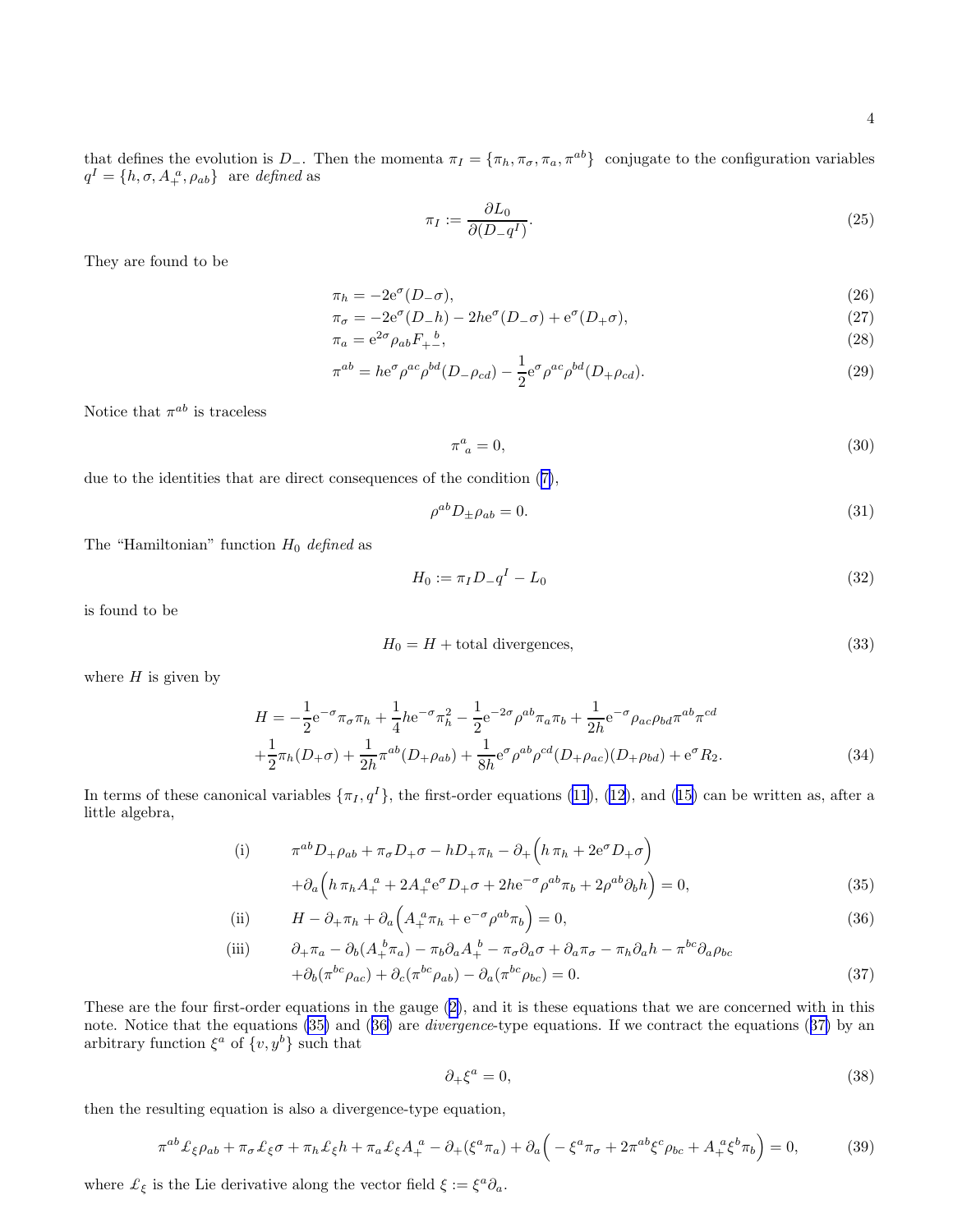<span id="page-4-0"></span>The integrals of these equations over a compact two-surface  $N_2$  become, after the normalization by  $1/16\pi$ ,

$$
\frac{\partial}{\partial u}U(u,v) = \frac{1}{16\pi} \oint d^2y \left(\pi^{ab} D_+\rho_{ab} + \pi_\sigma D_+\sigma - hD_+\pi_h\right),\tag{40}
$$

$$
\frac{\partial}{\partial u}P(u,v) = \frac{1}{16\pi} \oint d^2y H,\tag{41}
$$

$$
\frac{\partial}{\partial u}L(u,v;\xi) = \frac{1}{16\pi} \oint d^2y \left( \pi^{ab} \mathcal{L}_{\xi}\rho_{ab} + \pi_{\sigma}\mathcal{L}_{\xi}\sigma - h\mathcal{L}_{\xi}\pi_h - A_+^a \mathcal{L}_{\xi}\pi_a \right) \qquad (\partial_+ \xi^a = 0),\tag{42}
$$

where in the last integral we used the fact that

$$
\oint d^2y \,\mathcal{L}_{\xi}f = \oint d^2y \,\partial_a(\xi^a f) = 0\tag{43}
$$

for a scalar density f with the weight  $-1$ . Here  $U(u, v)$ ,  $P(u, v)$ , and  $L(u, v; \xi)$  are invariant two-surface integrals defined as

$$
U(u,v) := \frac{1}{16\pi} \oint d^2y \left( h \,\pi_h + 2e^{\sigma} D_+\sigma \right) + \bar{U},\tag{44}
$$

$$
P(u, v) := \frac{1}{16\pi} \oint d^2y (\pi_h) + \bar{P}, \tag{45}
$$

$$
L(u, v; \xi) := \frac{1}{16\pi} \oint d^2 y \left(\xi^a \pi_a\right) + \bar{L} \qquad (\partial_+ \xi^a = 0), \tag{46}
$$

where  $\bar{U}$ ,  $\bar{P}$ , and  $\bar{L}$  are undetermined subtraction terms. Notice that these subraction terms must be *u*-independent,

$$
\frac{\partial \bar{U}}{\partial u} = \frac{\partial \bar{P}}{\partial u} = \frac{\partial \bar{L}}{\partial u} = 0,\tag{47}
$$

in order to satisfy the equations (40), (41), and (42), respectively. In general the subtraction terms are not unique, and the "right" subtraction term may not even exist at all in a generic situation. One natural criterion for the "right" choice of subtraction term would be that it must be chosen such that the quasi-local physical quantities reproduce "standard" values in the well-known limiting cases.

One can write the r.h.s. of the equation (40) in a more symmetric and suggestive form as follows. To do this, let uscontract the equation ([37\)](#page-3-0) with  $A_+^a$  and integrate over  $N_2$  to obtain the following equation

$$
\oint d^2y \left( A_+^a \partial_+ \pi_a \right) = \oint d^2y \left( \pi^{ab} \mathcal{L}_{A_+} \rho_{ab} + \pi_\sigma \mathcal{L}_{A_+} \sigma - h \mathcal{L}_{A_+} \pi_h \right). \tag{48}
$$

If we use the definition of diffN<sub>2</sub>-covariant derivatives  $D_{\pm}$  and the equation (48), then the equation (40) can be written as

$$
\frac{\partial}{\partial u}U(u,v) = \frac{1}{16\pi} \oint d^2y \left( \pi^{ab}\partial_+\rho_{ab} + \pi_\sigma \partial_+\sigma - h\partial_+\pi_h - A_+^{\ a}\partial_+\pi_a \right),\tag{49}
$$

where the integrand on the r.h.s. assumes the canonical form of energy-flux, which is typically given by

$$
T_{0+} \sim \sum_{i} \pi_i \partial_+ \phi^i,\tag{50}
$$

where  $\phi^i$  is a generic field and  $\pi_i$  is its conjugate momentum. Notice that the r.h.s. of the conservation equations (42) and (49) match exactly, if we interchange the derivatives in the integrands

$$
\pounds_{\xi} \longleftrightarrow \partial_{+}.\tag{51}
$$

In a region of a spacetime where  $\partial/\partial u$  is timelike, these quasi-local equations becomes quasi-local conservation equations, which relate the instantaneous rates of changes of two-surface integrals at a given u-time to the associated net flux integrals. Let us remark that, unlike the Tamburino-Winicour's quasi-local conservation equations[\[11\]](#page-18-0) which are "weak" conservation equations since the Ricci flat conditions (i.e. the full vacuum Einstein's equations) were assumed in their derivation, our quasi-local conservation equations are "strong" conservation equations since only the four first-order equations were used in the derivation.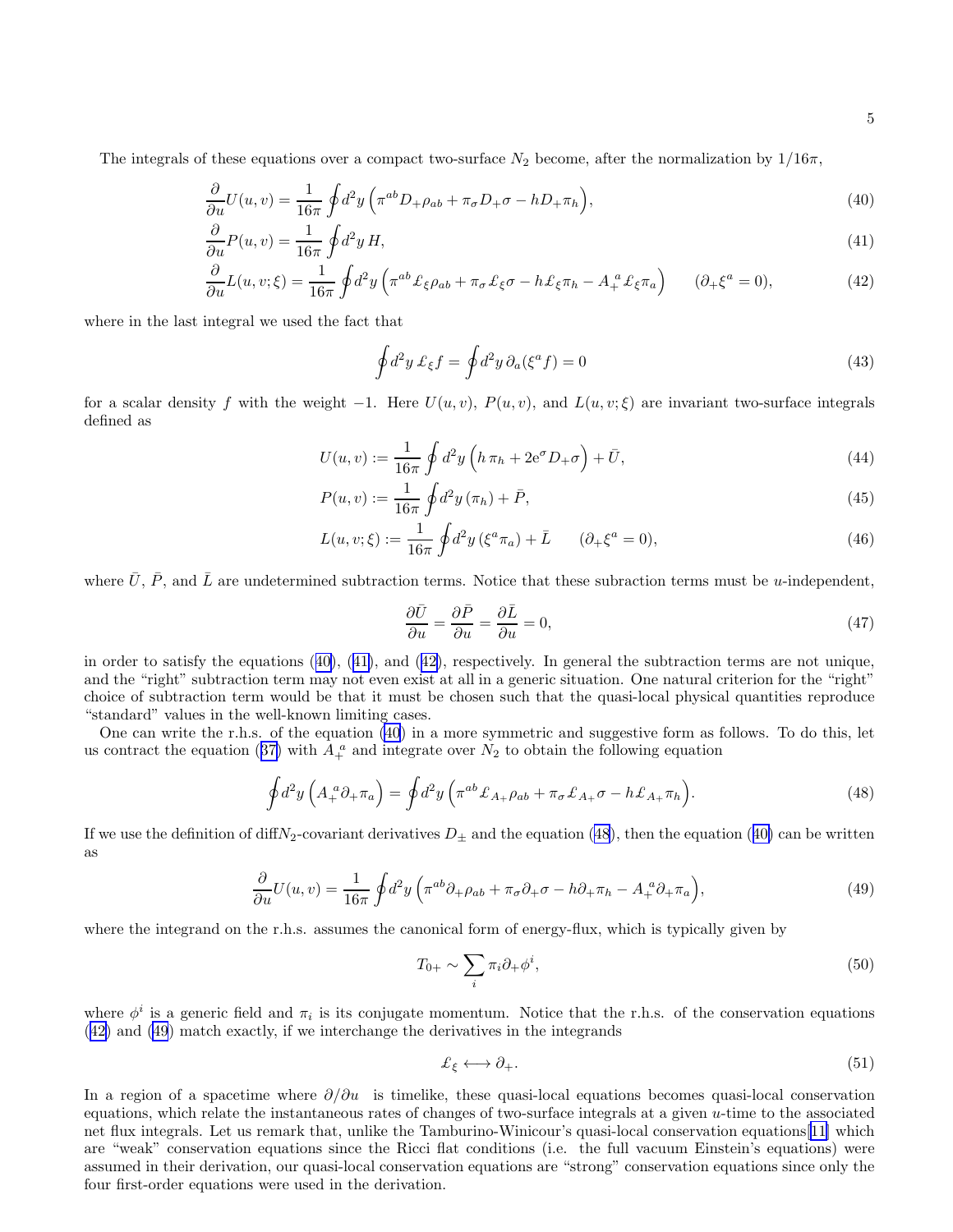6

<span id="page-5-0"></span>It is interesting to notice that we can obtain yet another quasi-local conservation equation. This is simply achieved by writing the equation([48\)](#page-4-0) as

$$
\frac{\partial}{\partial u}\oint d^2y \left(A_+^a \pi_a\right) = \oint d^2y \left(\pi^{ab}\mathcal{L}_{A_+}\rho_{ab} + \pi_\sigma \mathcal{L}_{A_+}\sigma - h\mathcal{L}_{A_+}\pi_h + \pi_a \partial_+ A_+^a\right),\tag{52}
$$

which relates the instantaneous u-derivative of the two-surface integral on the l.h.s. to the net flux integral on the right. However, the r.h.s. of this equation is not quite "canonical" due to the last term. If we restrict the field  $A_+^a$ such that it satisfies the u-independent condition

$$
\partial_+ A_+^a = 0,\tag{53}
$$

which is essentially the same condition [\(38](#page-3-0)) that  $\xi^a$  satisfies, then the last term in the r.h.s. of the equation (52) drops out, and we obtain the following equation

$$
\frac{\partial}{\partial u}J(u,v) = \frac{1}{16\pi} \oint d^2y \left( \pi^{ab} \mathcal{L}_{A_+} \rho_{ab} + \pi_{\sigma} \mathcal{L}_{A_+} \sigma - h \mathcal{L}_{A_+} \pi_h \right). \tag{54}
$$

Here  $J(u, v)$  is defined as

$$
J(u, v) := \frac{1}{16\pi} \oint d^2y \left( A_+^a \pi_a \right) + \bar{J} \qquad (\partial_+ A_+^a = 0), \tag{55}
$$

where  $\bar{J}$  is an undetermined subtraction term. The r.h.s. of the equation (54) now represents a flux of the canonical form

$$
\sum_{i} \pi_i \mathcal{L}_{A_+} \phi^i,\tag{56}
$$

just as the r.h.s. of the equations [\(42](#page-4-0)) and([49\)](#page-4-0) do.

## III. GEOMETRICAL INTERPRETATIONS

Remarkably, the two-surface integrals([44\)](#page-4-0), [\(45](#page-4-0)),([46\)](#page-4-0), and (55), which were derived using the metric([2\)](#page-0-0), can be expressed geometrically, in terms of the area of the two-surface and a pair of in-going and out-going null vector fields orthogonal to that surface. In order to show this, we need to invoke the definitions of in-going and out-going null vector fields  $\{n, l\}$  defined in the section [I.](#page-0-0)

#### A. Quasi-local energy

Let us first observe that the integral in [\(44](#page-4-0)) can be written as the Lie derivative of the scalar density  $e^{\sigma}$  along the in-going null vector field  $n$ ,

$$
\oint d^2y \left( h \pi_h + 2e^{\sigma} D_+ \sigma \right) = 2 \oint d^2y e^{\sigma} \left( D_+ \sigma - h D_- \sigma \right)
$$
\n
$$
= 2 \oint d^2y \mathcal{L}_n e^{\sigma}.
$$
\n(57)

One finds that

$$
\oint d^2y \,\mathcal{L}_n e^{\sigma} = \mathcal{L}_n \mathcal{A},\tag{58}
$$

where  $A$  is the area of  $N_2$ ,

$$
\mathcal{A} = \oint d^2 y \,\mathrm{e}^\sigma. \tag{59}
$$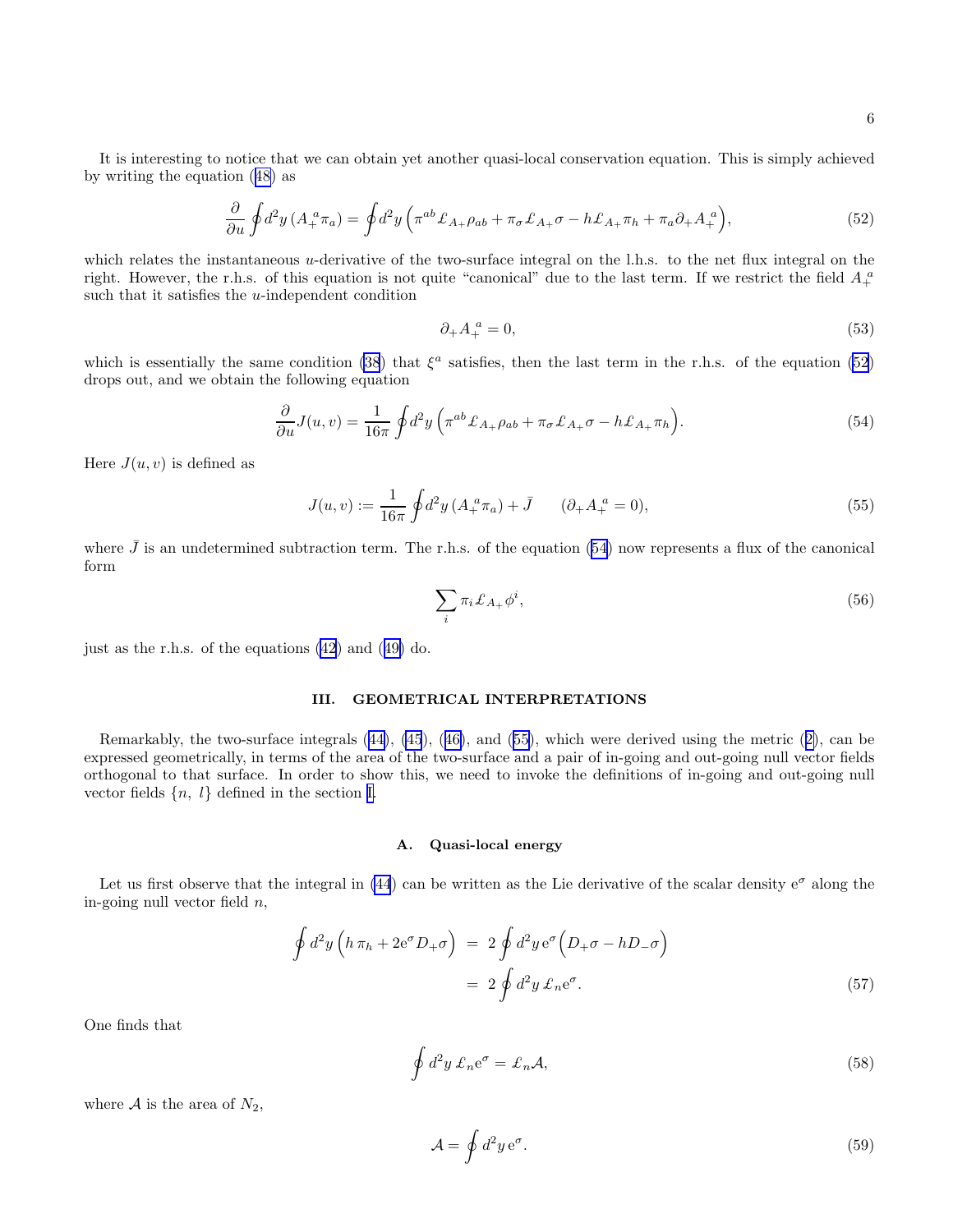<span id="page-6-0"></span>The identity  $(58)$  follows trivially from the observation that the null vector field n is out of (in fact, orthogonal to) the two-surface, which means that the order of the integration over  $d^2y$  and the Lie derivative  $\mathcal{L}_n$  in [\(57](#page-5-0)) is interchangeable. Thus we have

$$
\frac{1}{16\pi} \oint d^2y \left( h \,\pi_h + 2e^{\sigma} D_+\sigma \right) = \frac{1}{8\pi} \mathcal{L}_n \mathcal{A}.\tag{60}
$$

For a reference term  $\bar{U}$ , let us choose

$$
\bar{U} := -\frac{1}{8\pi} \pounds_{\bar{n}} \mathcal{A},\tag{61}
$$

where  $\bar{n}$  is a future-directed in-going null vector field of a background reference spacetime  $d\bar{s}^2$  into which the twosurface  $N_2$  (with the same metric  $e^{\sigma} \rho_{ab}$ ) is embedded,

$$
d\bar{s}^2 = -2dudv - 2\bar{h}du^2 + e^{\sigma}\rho_{ab}\left(dy^a + \bar{A}_+^{\ a}du + \bar{A}_-^{\ a}dv\right)\left(dy^b + \bar{A}_+^{\ b}du + \bar{A}_-^{\ b}dv\right). \tag{62}
$$

Notice that  $\bar{n}$ , which is given by

$$
\bar{n} := \left(\frac{\partial}{\partial u} - \bar{A}_+^a \frac{\partial}{\partial y^a}\right) - \bar{h}\left(\frac{\partial}{\partial v} - \bar{A}_-^a \frac{\partial}{\partial y^a}\right),\tag{63}
$$

is a function of  $\bar{h}$  and  $\bar{A}_{\pm}^{\ a}$  only, the embedding degrees of freedom of the two-surface. Thus, the quasi-local energy of a given two-surface  $N_2$  is defined relative to some fixed background reference spacetime, and is zero when the two-surface under consideration is embedded into the fixed background reference spacetime, i.e. when

$$
n = \bar{n}.\tag{64}
$$

Therefore, the quantity  $U(u, v)$ , which will be interpreted as the quasi-local energy, becomes

$$
U(u,v) := \frac{1}{8\pi} \pounds_n \mathcal{A} - \frac{1}{8\pi} \pounds_{\bar{n}} \mathcal{A}.
$$
\n(65)

It is given by the rate of change of the area of a given two-surface along the future-directed in-going null vector field n, relative to some background null vector field  $\bar{n}$ . Notice that this definition is entirely geometrical, referring to the area of a given two-surface and the orthogonal null vector fields n (and  $\bar{n}$ ) only.

## B. Quasi-local linear momentum

The two-surface integral [\(45](#page-4-0)) can be also written geometrically in a similar way. It becomes

$$
\frac{1}{16\pi} \oint d^2 y (\pi_h) = -\frac{1}{8\pi} \oint d^2 y \, e^{\sigma} D_{-} \sigma = -\frac{1}{8\pi} \oint d^2 y \, e^{\sigma} \mathcal{L}_l \sigma = -\frac{1}{8\pi} \mathcal{L}_l \mathcal{A}.
$$
 (66)

Therefore, if we choose the reference term  $\bar{P}$  as

$$
\bar{P} := \frac{1}{8\pi} \mathcal{L}_{\bar{l}} \mathcal{A},\tag{67}
$$

where  $\overline{l}$  is a future-directed out-going null vector field of a background reference spacetime, then P becomes,

$$
P(u,v) = -\frac{1}{8\pi} \pounds_l \mathcal{A} + \frac{1}{8\pi} \pounds_{\bar{l}} \mathcal{A}.
$$
\n(68)

Thus, the quasi-local integral  $P(u, v)$ , which is to be interpreted as the quasi-local linear momentum, is given by the rate of change of the area of a given two-surface along the future-directed *out*-going null vector field  $l$  relative to  $l$ .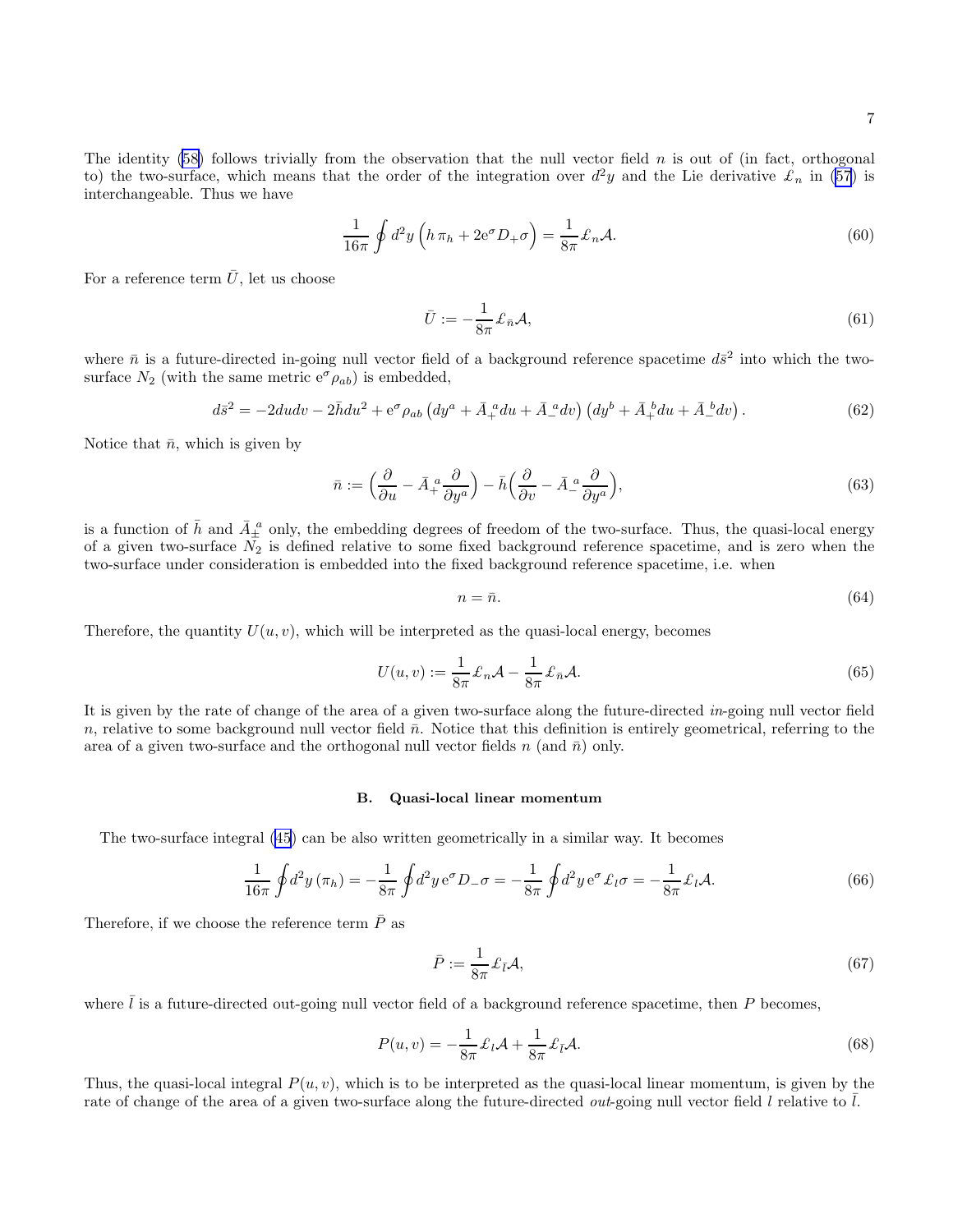#### C. Quasi-local angular momentum

<span id="page-7-0"></span>Let us also write down the two-surface integral [\(46](#page-4-0)) in a geometrical way. Notice that the Lie bracket of the two null vector fields  $\{n, l\}$  is given by

$$
[n, l]_{\mathcal{L}} = -F_{+}^{\ \ a}\partial_{a} + (D_{-}h)l. \tag{69}
$$

Thus,([46\)](#page-4-0) becomes

$$
\frac{1}{16\pi} \oint d^2 y \left(\xi^a \pi_a\right) = \frac{1}{16\pi} \oint d^2 y \, e^{\sigma} \xi_a F_+^a = -\frac{1}{16\pi} \oint d^2 y \, e^{\sigma} \xi_a [n, l]_{\text{L}}^a,
$$
\n(70)

where

$$
\xi_a := \phi_{ab}\xi^b = e^\sigma \rho_{ab}\xi^b. \tag{71}
$$

This shows that (70) is an invariant two-surface integral of the Lie-bracket  $[n, l]_L$  projected to the spacelike vector field  $\xi := \xi^a \partial_a$ . If we choose the reference term  $\overline{L}$  as

$$
\bar{L} := \frac{1}{16\pi} \oint d^2 y \,\mathrm{e}^{\sigma} \xi_a[\bar{n}, \bar{l}]_{\mathrm{L}}^a,\tag{72}
$$

then([46\)](#page-4-0) becomes

$$
L(u, v; \xi) = -\frac{1}{16\pi} \oint d^2 y \, e^{\sigma} \xi_a[n, l]_{\mathcal{L}}^a + \frac{1}{16\pi} \oint d^2 y \, e^{\sigma} \xi_a[\bar{n}, \bar{l}]_{\mathcal{L}}^a \qquad (\partial_+ \xi^a = 0). \tag{73}
$$

It must be stressed  $\xi^a$  is an arbitrary function of  $\{v, y^b\}$ . In particular, it need not satisfy any Killing's equations associated with isometries of a spacetime, or of a two-surface within a given spacetime. The quantity  $L(u, v; \xi)$ , a linear functional of  $\xi^a$ , can be interpreted as the quasi-local angular momentum of a two-surface associated with an arbitrary function  $\xi^a$  (of  $y^b$ ), as we will see later.

#### D. Quasi-local Carter's constant

Likewise, the fourth integral [\(55](#page-5-0)) can be written as

$$
J(u,v) = -\frac{1}{16\pi} \oint d^2y \, e^{2\sigma} \rho_{ab} A_+^a[n, l]_{\mathcal{L}}^b + \frac{1}{16\pi} \oint d^2y \, e^{2\sigma} \rho_{ab} A_+^a[\bar{n}, \bar{l}]_{\mathcal{L}}^b \qquad (\partial_+ A_+^a = 0),\tag{74}
$$

which may be interpreted as a quasi-local, finite, analog of the Carter's "fourth" constant, as we shall see in the next section.

## IV. ASYMPTOTICALLY FLAT LIMITS

The equations([40\)](#page-4-0), [\(41](#page-4-0)), and([42\)](#page-4-0) turn out to be quasi-local energy, linear momentum, and angular momentum conservation equations, respectively[[4\]](#page-18-0), and the equation([54\)](#page-5-0) is interpreted as a quasi-local conservation equation of the generalized Carter's constant[[18, 19, 20\]](#page-18-0). In this section we shall evaluate the two-surface integrals([65\)](#page-6-0), [\(68](#page-6-0)), (73) and the associated flux integrals in the limiting asymptotically flat region where  $N_2 = S_2$ , and show that they all reduce to the well-known Bondi energy, linear momentum, angular momentum, and the corresponding flux integrals defined at the null infinity. The asymptotic form of the "fourth" integral (74) at the null infinity will be also computed, and it will be shown that it is proportional to the total angular momentum squared.

In the limit where the affine parameter  $v$  approaches to infinity, the asymptotic form of the Kerr metric becomes

$$
ds^{2} \longrightarrow -2dudv - \left(1 - \frac{2m}{v} + \cdots\right) du^{2} + \left(\frac{4m\alpha\sin^{2}\theta}{v} - \frac{4ma^{3}\sin^{2}\theta\cos^{2}\theta}{v^{3}} + \cdots\right) du d\varphi
$$

$$
+v^{2}\left(1 + \frac{a^{2}\cos^{2}\theta}{v^{2}} + \cdots\right)dv^{2} + v^{2}\sin^{2}\theta\left(1 + \frac{a^{2}}{v^{2}} + \cdots\right)d\varphi^{2}
$$

$$
+\sin^{2}\theta\left(\frac{4ma^{3}}{v^{3}} + \frac{8m^{2}a^{3}}{v^{4}} + \cdots\right)dv d\varphi - \left(\frac{a^{2}\sin^{2}\theta}{v^{2}} + \cdots\right)dv^{2}, \tag{75}
$$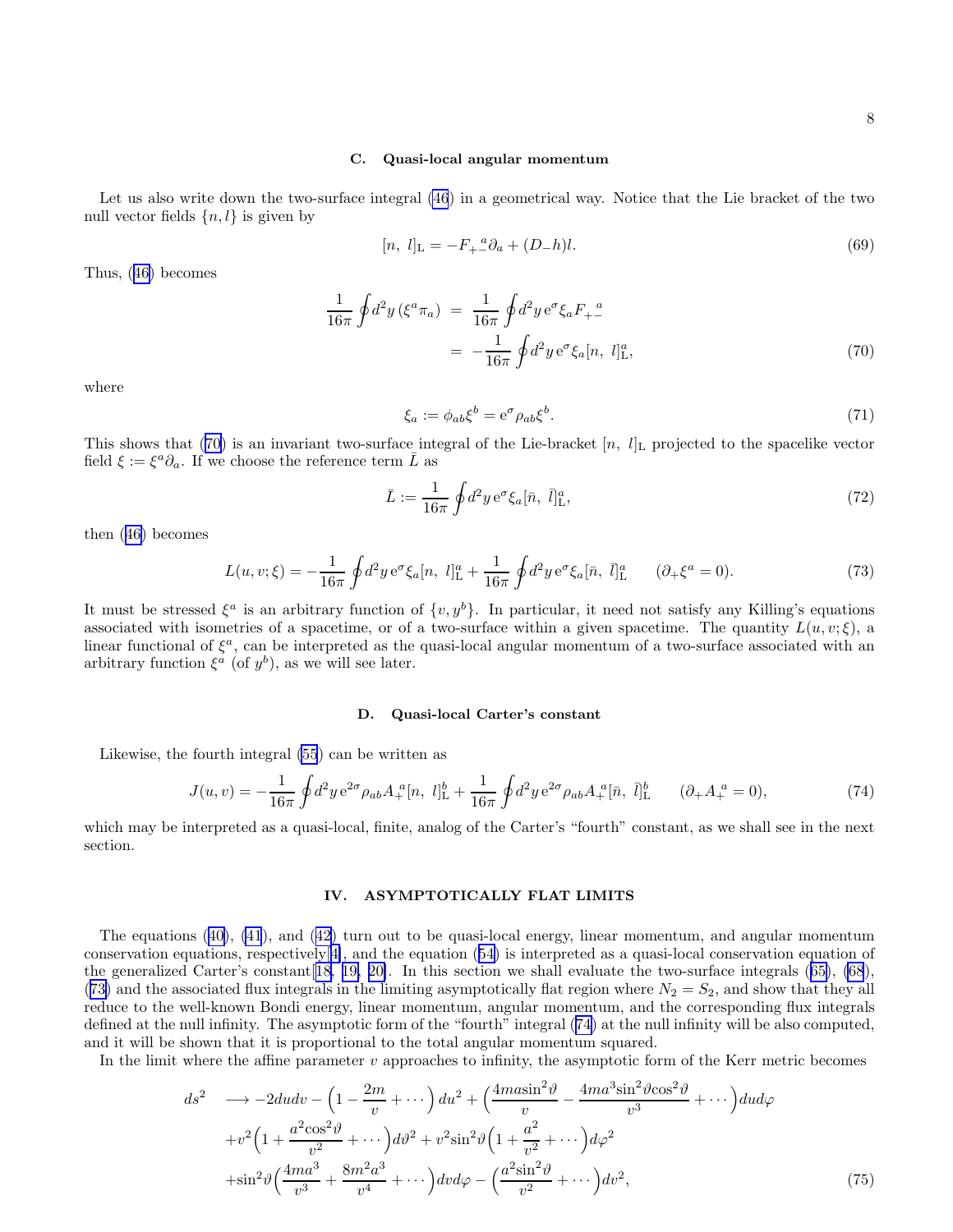<span id="page-8-0"></span>where  $\partial/\partial u$  is asymptotic to the timelike Killing vector field at infinity. The asymptotic fall-off rates of the metric coefficients can be read off from the above metric[[21, 22, 23](#page-18-0), [24, 25](#page-18-0)],

$$
e^{\sigma} = v^2(\sin \theta) \left\{ 1 + O(\frac{1}{v^2}) \right\},\tag{76}
$$

$$
\rho_{\vartheta\vartheta} = \left(\frac{1}{\sin\vartheta}\right) \left\{ 1 + \frac{C(u,\vartheta,\varphi)}{v} + O(\frac{1}{v^2}) \right\},\tag{77}
$$

$$
\rho_{\varphi\varphi} = (\sin\vartheta) \left\{ 1 - \frac{C(u, \vartheta, \varphi)}{v} + O(\frac{1}{v^2}) \right\},\tag{78}
$$

$$
\rho_{\vartheta\varphi} = O(\frac{1}{v^2}),\tag{79}
$$

$$
2h = 1 - \frac{2m}{v} + O(\frac{1}{v^2}),\tag{80}
$$

$$
A_{+}^{\varphi} = \frac{2ma}{v^3} + O(\frac{1}{v^4}),\tag{81}
$$

$$
A_{-}^{\varphi} = \frac{2ma^3}{v^5} + O(\frac{1}{v^6}),\tag{82}
$$

$$
A_{\pm}^{\ \vartheta} = O(\frac{1}{v^6}).\tag{83}
$$

From these asymptotic behaviors, we can deduce the fall-off rates of the following derivatives,

$$
\partial_{+}\sigma = O(\frac{1}{v^{2}}), \quad \partial_{-}\sigma = \frac{2}{v} + O(\frac{1}{v^{2}}), \quad \partial_{+}\rho_{ab} = O(\frac{1}{v}), \quad \partial_{-}\rho_{ab} = O(\frac{1}{v^{2}}), \quad \pounds_{\xi}\rho_{ab} = O(\frac{1}{v}),
$$
  

$$
\pi_{h} = -4v\sin\vartheta + O(1), \quad \pi_{\sigma} = -2v\sin\vartheta + O(1), \quad \pi^{ab} = -\frac{1}{2}e^{\sigma}\rho^{ac}\rho^{bd}(\partial_{+}\rho_{cd}) + O(1),
$$
  

$$
\pi_{\varphi} = 6m\sin^{3}\vartheta + O(\frac{1}{v}), \quad \pi_{\vartheta} = O(\frac{1}{v^{2}}).
$$
 (84)

#### A. The Bondi energy-loss relation

Since the integrand of the r.h.s. of([49\)](#page-4-0) assumes the typical form of energy-flux, we expect that it represents the energy-flux carried by gravitational radiation crossing  $S_2$ . Then the l.h.s. of [\(49](#page-4-0)) should be the instantaneous rate of change in the gravitational energy of the region enclosed by  $S_2$ . The energy-flux integral in general does not have a definite sign, since it includes the energy-flux carried by the in-coming as well as the out-going gravitational radiation. But in the asymptotically flat region, the energy-flux integral turns out to be negative-definite, representing the physical situation that there is no in-coming flux coming from the infinity.

Letus now show that the equation ([49](#page-4-0)) reduces to the Bondi energy-loss formula [\[17](#page-18-0)] in the asymptotic region of asymptotically flat spacetimes. To show this, let us first calculate  $U(u, v)$  in the limit  $v \to \infty$ . Since the null vector fields  $n$  and  $l$  asymptotically approach to

$$
n \longrightarrow \partial_{+} - \left(\frac{1}{2} - \frac{m}{v}\right)\partial_{-},
$$
  

$$
l \longrightarrow \partial_{-},
$$
 (85)

the natural background spacetime is the flat spacetime so that the embedding degrees of freedom are given by

$$
\bar{A}_{\pm}{}^{a} = 0, \qquad 2\bar{h} = 1. \tag{86}
$$

That is, the background fields  $\bar{n}$  and  $\bar{l}$  become

$$
\bar{n} = \partial_+ - \frac{1}{2}\partial_-, \qquad \bar{l} = \partial_-.
$$
\n(87)

Then it follows trivially that the total energy at the null infinity coincides with the Bondi energy  $U_{\text{B}}(u)$ ,

$$
\lim_{v \to \infty} U(u, v) := U_{\mathcal{B}}(u) = m,\tag{88}
$$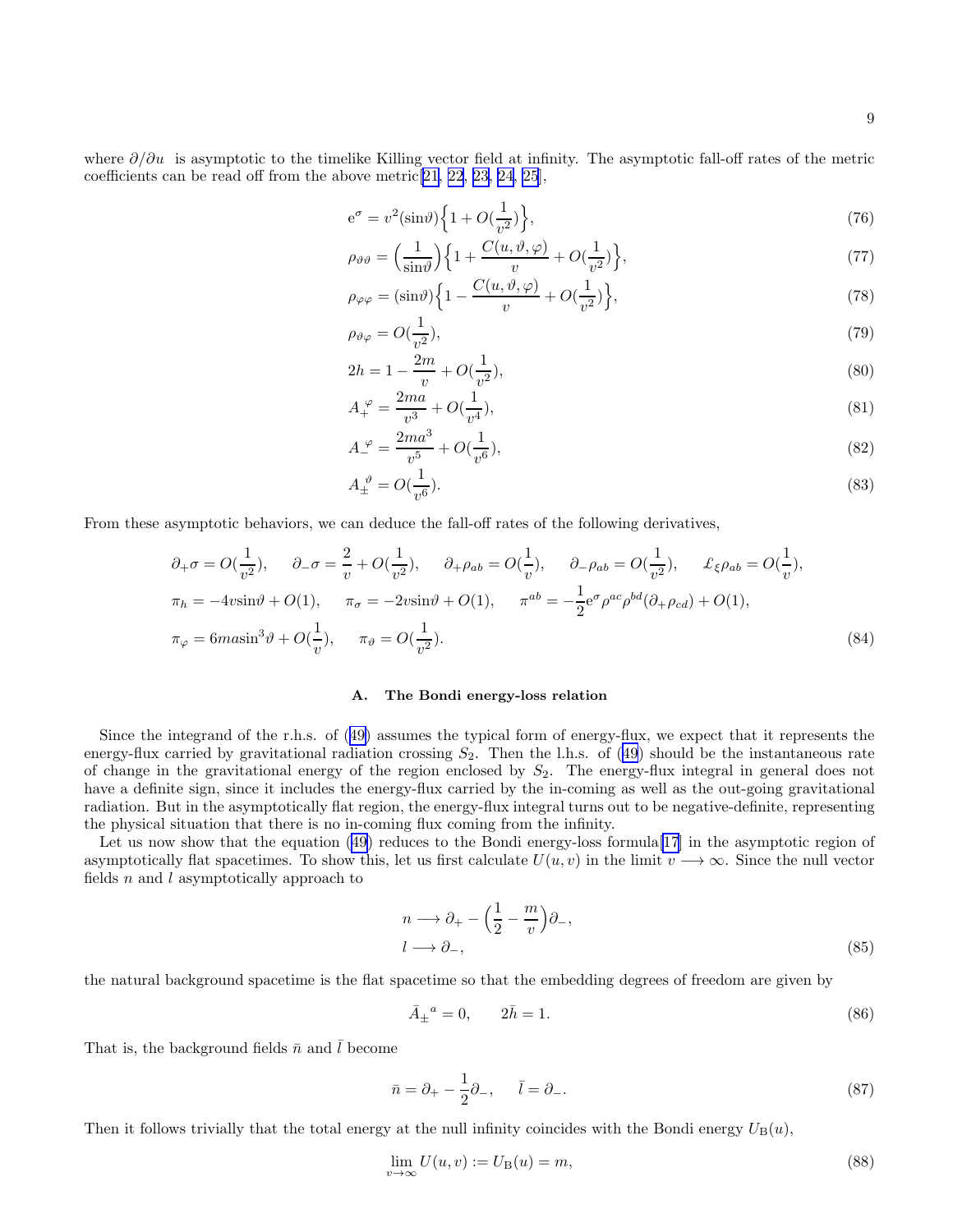where  $m$  is the Bondi mass of asymptotically flat spacetimes. One can further show that the equation [\(49](#page-4-0)) is just the Bondi energy-loss formula,

$$
\frac{d}{du}U_{\mathcal{B}}(u) = -\lim_{v \to \infty} \frac{1}{32\pi} \oint_{S_2} d\Omega \ v^2 \rho^{ab} \rho^{cd} (\partial_{+} \rho_{ac}) (\partial_{+} \rho_{bd}),\tag{89}
$$

or, equivalently,

$$
\frac{d}{du}U_{\mathcal{B}}(u) = -\frac{1}{16\pi} \oint_{S_2} d\Omega \, (\partial_+ C)^2 \le 0,\tag{90}
$$

wherewe used the expressions ([77\)](#page-8-0) and [\(78](#page-8-0)). Notice that the negative-definite energy-flux is a bilinear of the traceless current  $j^a_{\ b}$  defined as

$$
j^a_{\ b} := \rho^{ac} \partial_+ \rho_{bc} \qquad (j^a_{\ a} = 0), \tag{91}
$$

representing the shear degrees of freedom of gravitational radiation.

## B. The Bondi linear momentum and linear momentum-flux

Let us now evaluate  $P(u, v)$  in [\(68](#page-6-0)) and the corresponding quasi-local momentum flux integral in the asymptotic region of asymptotically flat spacetimes. We find that the total linear momentum  $P(u, v)$  becomes zero in the asymptotic limit,

$$
\lim_{v \to \infty} P(u, v) := P_{\mathcal{B}}(u) = 0,\tag{92}
$$

from which we infer that the total momentum flux is zero,

$$
\frac{d}{du}P_{\mathcal{B}}(u) = 0.\tag{93}
$$

The result  $(93)$  can be also obtained by evaluating each term in the "Hamiltonian" function H  $(41)$  $(41)$ . To evaluate the momentum-flux term by term, let us notice that the fourth and the seventh term in [\(34](#page-3-0)), which are non-zero individually, add up to zero asymptotically,

$$
\frac{1}{2h}e^{-\sigma}\rho_{ab}\rho_{cd}\pi^{ac}\pi^{bd} + \frac{1}{8h}e^{\sigma}\rho^{ab}\rho^{cd}(D_{+}\rho_{ac})(D_{+}\rho_{bd}) = \frac{h}{2}e^{\sigma}\rho^{ab}\rho^{cd}(D_{-}\rho_{ac})(D_{-}\rho_{bd})
$$
\n
$$
\longrightarrow O\left(\frac{1}{v^2}\right),\tag{94}
$$

wherewe used the definition ([29\)](#page-3-0) of  $\pi^{ab}$ . All other non-vanishing terms are given by

$$
\lim_{v \to \infty} \frac{1}{16\pi} \oint_{S_2} d^2 y \left( \frac{1}{4} h e^{-\sigma} \pi_h^2 \right) = \frac{1}{2},\tag{95}
$$

$$
\lim_{v \to \infty} \frac{1}{16\pi} \oint_{S_2} d^2 y \left( \frac{1}{2} e^{-\sigma} \pi_h \pi_\sigma \right) = 1,\tag{96}
$$

$$
\lim_{v \to \infty} \frac{1}{16\pi} \oint_{S_2} d^2 y \, \mathrm{e}^{\sigma} R_2 = \frac{1}{4} \chi,\tag{97}
$$

where  $\chi = 2$  for a two-sphere  $S_2$ . Therefore we have

$$
\frac{d}{du}P_{\mathcal{B}}(u) = 0.\tag{98}
$$

#### C. The Bondi angular momentum and angular momentum-flux

The total angular momentum at the null infinity is naturally defined as the limiting value of the general quasi-local angular momentum  $L(u, v; \xi)$  in [\(73](#page-7-0)),

$$
\lim_{v \to \infty} L(u, v; \xi) := L_{\mathcal{B}}(u; \xi).
$$
\n(99)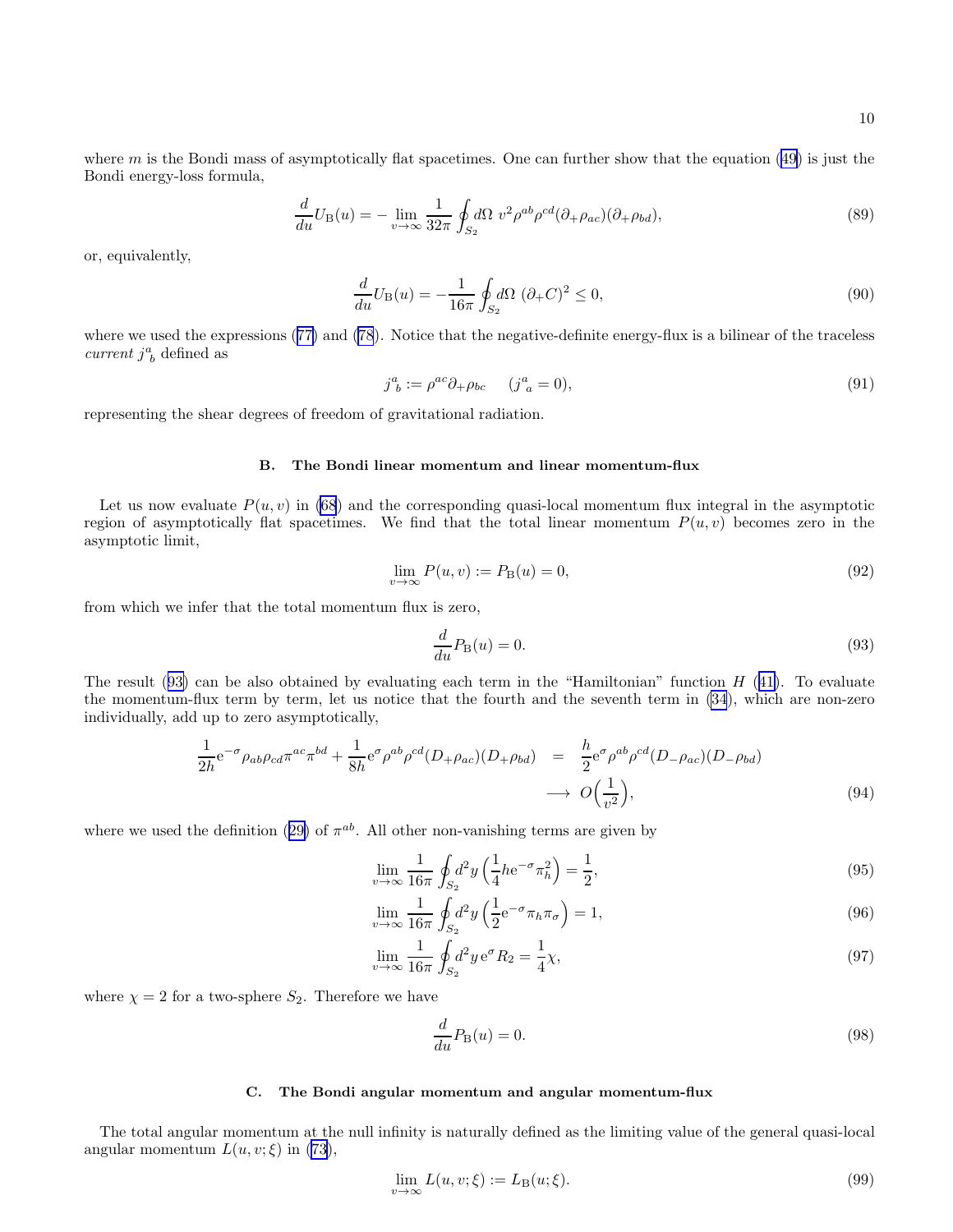<span id="page-10-0"></span>Since the background fields  $\bar{n}$  and  $\bar{l}$  in [\(87](#page-8-0)) commute,

$$
[\bar{n}, \bar{l}]_{\text{L}} = 0,\tag{100}
$$

it follows that

$$
\bar{L}_{\mathrm{B}}(u;\xi) = 0\tag{101}
$$

for all  $\xi$ . Let  $\xi$  be asymptotic to the azimuthal Killing vector field of the Kerr spacetime such that

$$
\xi := \xi^a \partial_a \longrightarrow \frac{\partial}{\partial \varphi}.\tag{102}
$$

Then, we have

$$
L_{\rm B}(u;\xi) = \frac{1}{16\pi} \int_0^{2\pi} d\varphi \int_0^{\pi} d\vartheta \, (6ma) \sin^3 \vartheta
$$
  
= ma, (103)

which is just the total angular momentum of the Kerr spacetime.

The total angular momentum flux at the instant  $u$  is given by the asymptotically limiting form of the the equation ([42\)](#page-4-0), which is

$$
\frac{dL_B}{du} := \lim_{v \to \infty} \frac{1}{16\pi} \oint_{S_2} d^2 y \left( \pi^{ab} \mathcal{L}_{\xi} \rho_{ab} + \pi_{\sigma} \mathcal{L}_{\xi} \sigma - h \mathcal{L}_{\xi} \pi_h - A_+^a \mathcal{L}_{\xi} \pi_a \right).
$$
(104)

Let us evaluate each term in the r.h.s. of this equation. The first term is given by

$$
\pi^{ab}\mathcal{L}_{\xi}\rho_{ab} = \left\{-\frac{1}{2}e^{\sigma}\rho^{ac}\rho^{bd}(\partial_{+}\rho_{cd}) + O(1)\right\}\mathcal{L}_{\xi}\rho_{ab}
$$

$$
= -\sin\vartheta(\partial_{+}C)(\mathcal{L}_{\xi}C) + O(\frac{1}{v}), \tag{105}
$$

so that we have

$$
\oint_{S_2} d^2 y \,\pi^{ab} \mathcal{L}_{\xi} \rho_{ab} \longrightarrow -\oint_{S_2} d\Omega \, \left( D_+ C \right) \left( \mathcal{L}_{\xi} C \right). \tag{106}
$$

The second term becomes

$$
\pi_{\sigma} \mathcal{L}_{\xi} \sigma = \left\{-2v \sin \vartheta + O(1)\right\} \mathcal{L}_{\xi} \sigma. \tag{107}
$$

Since  $\sigma$  is asymptotically given by

$$
\sigma = 2\ln v + \ln|\sin\theta| + \ln\left\{1 + O\left(\frac{1}{v^2}\right)\right\},\tag{108}
$$

we have

$$
\mathcal{L}_{\xi}\sigma = O\Big(\frac{1}{v^2}\Big),\tag{109}
$$

so that the second term becomes

$$
\oint_{S_2} d^2 y \,\pi_\sigma \,\pounds_\xi \sigma = O\Big(\frac{1}{v}\Big) \longrightarrow 0. \tag{110}
$$

The third term becomes

$$
h\mathcal{L}_{\xi}\pi_h = -\pi_h \mathcal{L}_{\xi}h + \mathcal{L}_{\xi}(h\pi_h)
$$
  
=  $\mathcal{L}_{\xi}(4m\sin\vartheta + h\pi_h) + O\left(\frac{1}{v}\right),$  (111)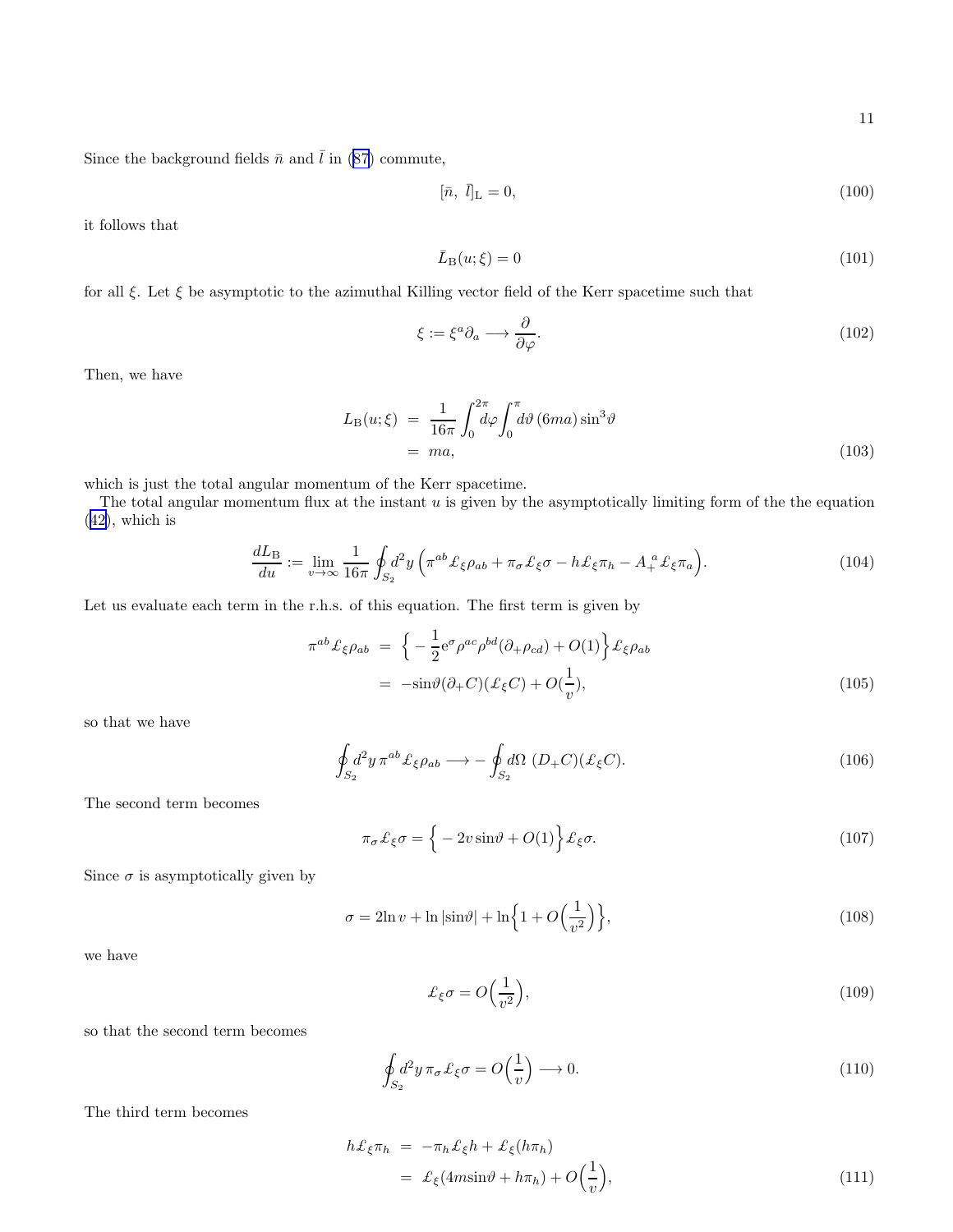<span id="page-11-0"></span>where we used that

$$
\mathcal{L}_{\xi}(\sin \theta) = 0. \tag{112}
$$

Thus we have

$$
\oint_{S_2} d^2 y \, h \mathcal{L}_{\xi} \pi_h = O\left(\frac{1}{v}\right) \longrightarrow 0. \tag{113}
$$

The fourth term is of the order of

$$
A_+^a \mathcal{L}_{\xi} \pi_a = O\Big(\frac{1}{v^3}\Big),\tag{114}
$$

so that

$$
\oint_{S_2} d^2 y \, A_+^a \mathcal{L}_{\xi} \pi_a = O(\frac{1}{v^3}) \longrightarrow 0. \tag{115}
$$

Ifwe put together  $(106)$  $(106)$ ,  $(110)$ ,  $(113)$ , and  $(115)$  into  $(104)$  $(104)$ , then the total angular momentum flux at the null infinity is given by

$$
\frac{dL_B}{du} = -\lim_{v \to \infty} \frac{1}{32\pi} \oint_{S_2} d^2 y \, \mathrm{e}^{\sigma} \rho^{ac} \rho^{bd} (\partial_+ \rho_{cd}) (\pounds_{\xi} \rho_{ab}),\tag{116}
$$

or, equivalently,

$$
\frac{dL_{\rm B}}{du} = -\frac{1}{16\pi} \oint_{S_2} d\Omega \, (\partial_+ C)(\mathcal{L}_{\xi} C),\tag{117}
$$

which is precisely the Bondi angular momentum flux at the null infinity[\[26](#page-18-0)].

## D. Gravitational Carter's constant

Let us define the asymptotic quantity  $J_{\text{B}}(u)$  as

$$
\lim_{v \to \infty} v^3 J(u, v) := J_{\mathcal{B}}(u). \tag{118}
$$

Because of the equation [\(100](#page-10-0)), the subtraction term  $\bar{J}_{B}(u)$  is zero,

$$
\bar{J}_{\mathcal{B}}(u) = 0.\tag{119}
$$

Then the asymptotic integral  $J_{\text{B}}(u)$  becomes

$$
J_{\mathcal{B}}(u) = 2(ma)^2.
$$
\n(120)

Thus,  $J_B(u)$  is (twice of) the angular momentum squared, deserveing the name the *gravitational* analog of the Carter's "fourth" constant at the null infinity.

## V. IN-GOING NULL COORDINATES

One might be also interested in applying this formalism to black holes, and try to obtain quasi-local quantities defined on the black hole horizon and corresponding fluxes incident on that horizon. For this problem, it is appropriate to choose a coordinate system adapted to the in-going null geodesics. Such a coordinate system is described by the metric

$$
ds^{2} = +2dudv - 2hdu^{2} + e^{\sigma}\rho_{ab} \left( dy^{a} + A_{+}^{a}du + A_{-}^{a}dv \right) \left( dy^{b} + A_{+}^{b}du + A_{-}^{b}dv \right). \tag{121}
$$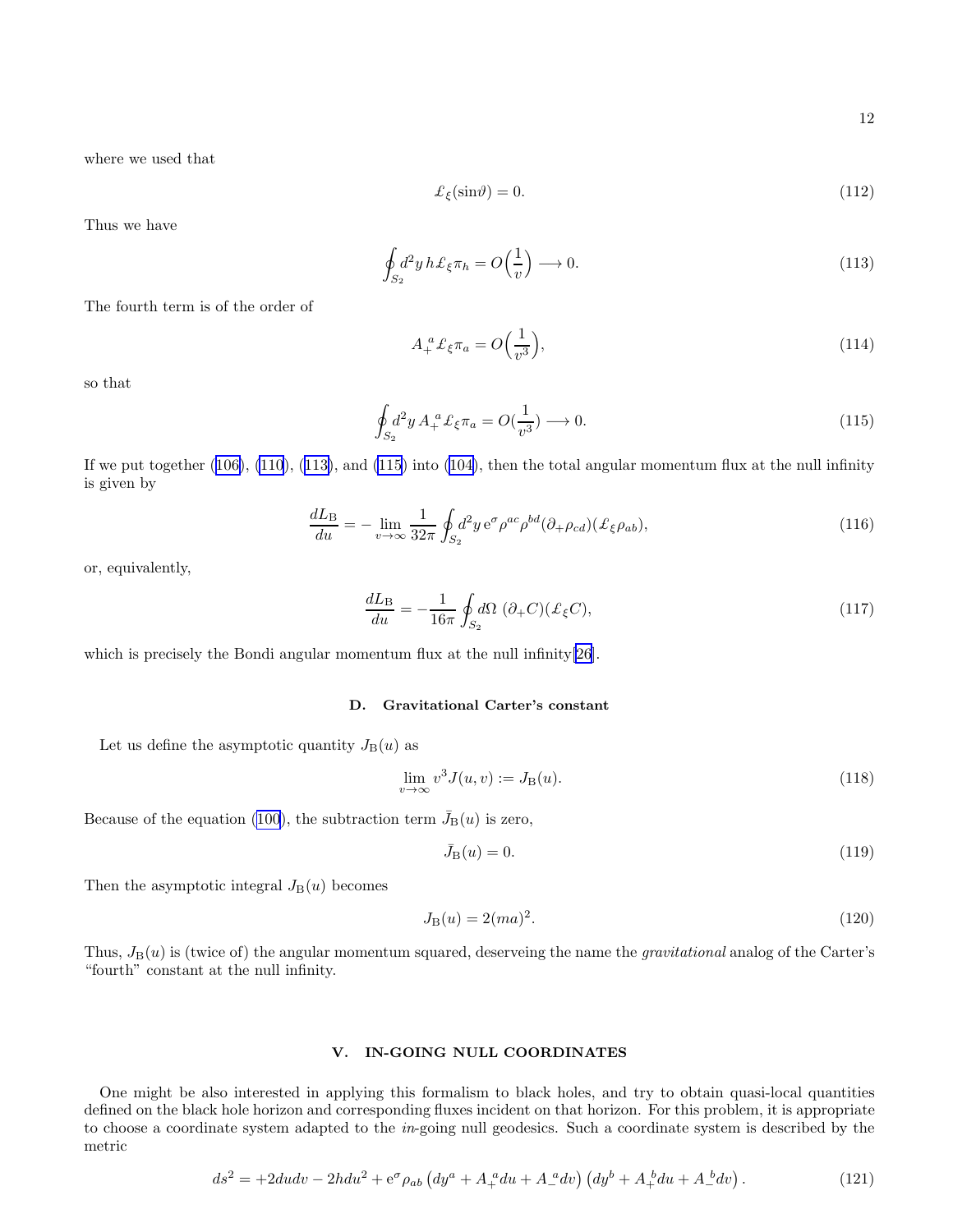<span id="page-12-0"></span>In this coordinate system, the future-directed out-going and in-going null vector fields  $n'$  and  $l'$  are given by

$$
n' := \hat{\partial}_+ + h\hat{\partial}_-, \tag{122}
$$

$$
l' := -\hat{\partial}_-, \tag{123}
$$

respectively, which are normalized so that

$$
\langle n', l' \rangle = -1. \tag{124}
$$

The inverse relation is given by

$$
\hat{\partial}_+ = n' + h l',\tag{125}
$$

$$
\hat{\partial}_{-} = -l'.\tag{126}
$$

If we repeat the same analysis as in the previous chapters using the metric [\(121](#page-11-0)), we obtain a new (but equivalent, of course) set of quasi-local conservation equations, which we present without derivations. The conjugate momenta are found to be

$$
\pi_h = -2e^{\sigma} D_-\sigma,\tag{127}
$$

$$
\pi_{\sigma} = -2e^{\sigma}D_{-}h - 2he^{\sigma}D_{-\sigma} - e^{\sigma}D_{+}\sigma, \qquad (128)
$$

$$
\pi_a = e^{2\sigma} \rho_{ab} F_{+-}, \tag{129}
$$

$$
\pi^{ab} = h e^{\sigma} \rho^{ac} \rho^{bd} D_{-\rho_{cd}} + \frac{1}{2} e^{\sigma} \rho^{ac} \rho^{bd} D_{+\rho_{cd}},\tag{130}
$$

and the "Hamiltonian" function  $H$  is given by

$$
H = -\frac{1}{2}e^{-\sigma}\pi_h\pi_\sigma + \frac{1}{4}he^{-\sigma}\pi_h^2 - \frac{1}{2}e^{-2\sigma}\rho^{ab}\pi_a\pi_b + \frac{1}{2h}e^{-\sigma}\rho_{ab}\rho_{cd}\pi^{ac}\pi^{bd}
$$
  

$$
-\frac{1}{2}\pi_hD_+\sigma - \frac{1}{2h}\pi^{ab}D_+\rho_{ab} + \frac{1}{8h}e^{\sigma}\rho^{ab}\rho^{cd}(D_+\rho_{ac})(D_+\rho_{bd}) + e^{\sigma}R_2.
$$
 (131)

A new set of quasi-local conservations equations are found to be

$$
\frac{\partial}{\partial u}U(u,v) = \frac{1}{16\pi} \oint d^2y \left( \pi^{ab}\partial_+\rho_{ab} + \pi_\sigma \partial_+\sigma - h\partial_+\pi_h - A_+^{\ a}\partial_+\pi_a \right),\tag{132}
$$

$$
\frac{\partial}{\partial u}P(u,v) = -\frac{1}{16\pi} \oint d^2y H,\tag{133}
$$

$$
\frac{\partial}{\partial u}L(u,v;\xi) = \frac{1}{16\pi} \oint d^2y \left( \pi^{ab} \mathcal{L}_{\xi}\rho_{ab} + \pi_{\sigma}\mathcal{L}_{\xi}\sigma - h\mathcal{L}_{\xi}\pi_h - A_+^a \mathcal{L}_{\xi}\pi_a \right) \qquad (\partial_+ \xi^a = 0),\tag{134}
$$

$$
\frac{\partial}{\partial u}J(u,v) = \frac{1}{16\pi} \oint d^2y \left( \pi^{ab} \mathcal{L}_{A_+} \rho_{ab} + \pi_{\sigma} \mathcal{L}_{A_+} \sigma - h \mathcal{L}_{A_+} \pi_h \right) \qquad (\partial_+ A_+^a = 0),\tag{135}
$$

where  $U(u, v)$ ,  $P(u, v)$ ,  $L(u, v; \xi)$ , and  $J(u, v)$  are defined as

$$
U(u, v) := \frac{1}{16\pi} \oint d^2y \left( h \,\pi_h - 2e^{\sigma} D_+\sigma \right) + \bar{U},\tag{136}
$$

$$
P(u, v) := \frac{1}{16\pi} \oint d^2y (\pi_h) + \bar{P}, \qquad (137)
$$

$$
L(u, v; \xi) := \frac{1}{16\pi} \oint d^2 y \left(\xi^a \pi_a\right) + \bar{L},\tag{138}
$$

$$
J(u, v) := \oint d^2y \, (A_+^a \pi_a) + \bar{J}, \tag{139}
$$

where  $\bar{U}$ ,  $\bar{P}$ ,  $\bar{L}$ , and  $\bar{J}$  are undetermined reference terms as before. Notice that we could also have written the equation (132) as

$$
\frac{\partial}{\partial u}U(u,v) = \frac{1}{16\pi} \oint d^2y \left(\pi^{ab} D_+\rho_{ab} + \pi_{\sigma} D_+\sigma - hD_+\pi_h\right),\tag{140}
$$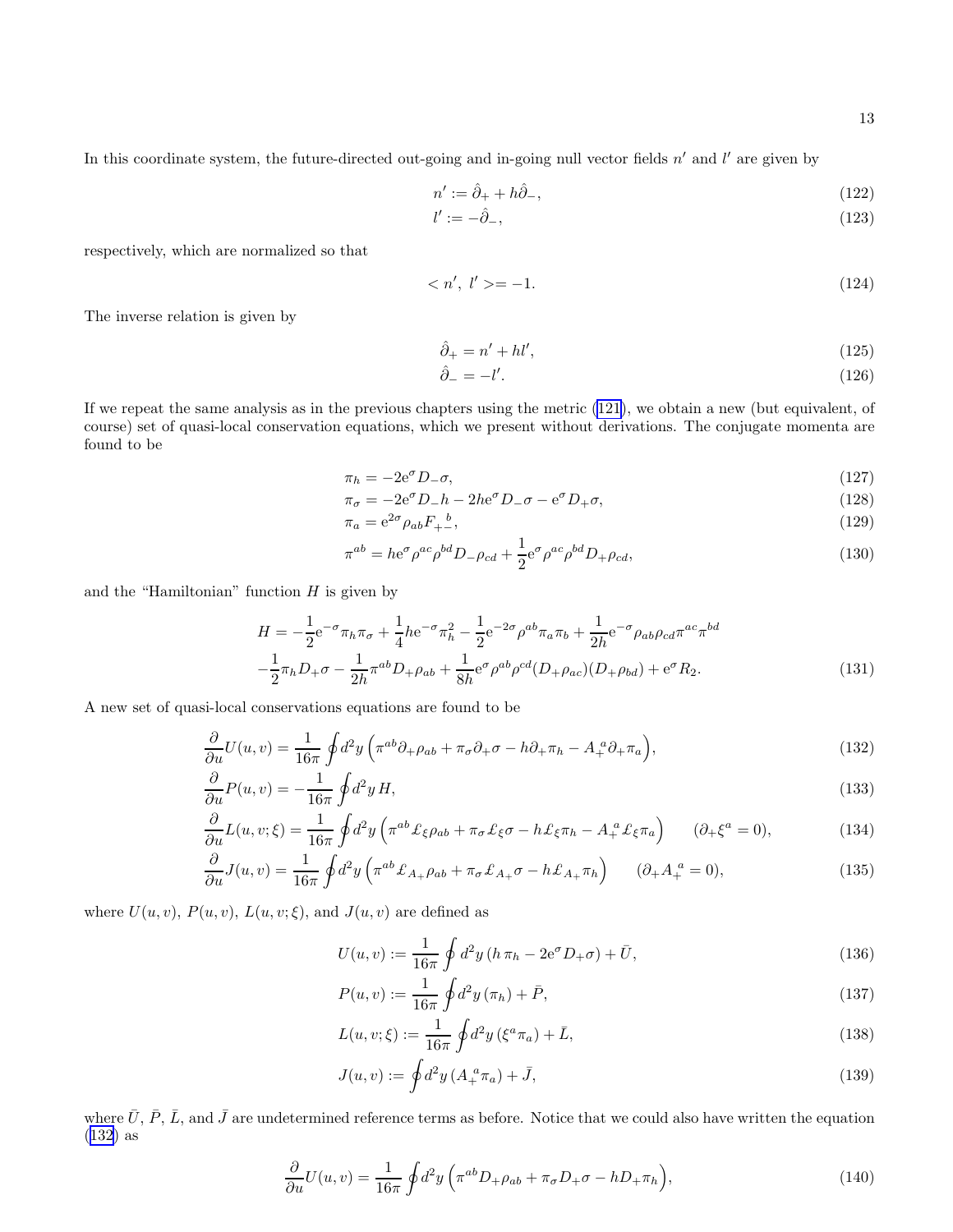as in([40\)](#page-4-0). In geometrical terms, these quasi-local quantities can be expressed as,

$$
U(u, v) := -\frac{1}{8\pi} \pounds_{n'} \mathcal{A} + \frac{1}{8\pi} \pounds_{\bar{n}'} \mathcal{A},
$$
  
\n
$$
P(u, v) = \frac{1}{8\pi} \pounds_{l'} \mathcal{A} - \frac{1}{8\pi} \pounds_{\bar{l}'} \mathcal{A},
$$
  
\n
$$
L(u, v; \xi) = \frac{1}{16\pi} \oint d^{2}y \, e^{\sigma} \xi_{a}[n, l]_{\mathcal{L}}^{a} - \frac{1}{16\pi} \oint d^{2}y \, e^{\sigma} \xi_{a}[\bar{n}', \bar{l}']_{\mathcal{L}}^{a} \qquad (\partial_{+} \xi^{a} = 0),
$$
  
\n
$$
J(u, v) = \frac{1}{16\pi} \oint d^{2}y \, e^{2\sigma} \rho_{ab} A_{+}^{a}[n, l]_{\mathcal{L}}^{b} - \frac{1}{16\pi} \oint d^{2}y \, e^{2\sigma} \rho_{ab} A_{+}^{a}[\bar{n}', \bar{l}']_{\mathcal{L}}^{b} \qquad (\partial_{+} A_{+}^{a} = 0).
$$
\n(141)

Here  $\bar{n}'$ ,  $\bar{l}'$  are future-directed in-going and out-going null vector fields of a background reference spacetime

$$
d\bar{s}^2 = +2dudv - 2\bar{h}du^2 + e^{\sigma}\rho_{ab} \left( dy^a + \bar{A}_+^a du + \bar{A}_-^a dv \right) \left( dy^b + \bar{A}_+^b du + \bar{A}_-^b dv \right),\tag{142}
$$

such that

$$
\bar{n}' := \left(\frac{\partial}{\partial u} - \bar{A}_+^a \frac{\partial}{\partial y^a}\right) + \bar{h}\left(\frac{\partial}{\partial v} - \bar{A}_-^a \frac{\partial}{\partial y^a}\right),
$$
\n
$$
\bar{l}' := -\left(\frac{\partial}{\partial v} - \bar{A}_-^a \frac{\partial}{\partial y^a}\right).
$$
\n(143)

## VI. QUASI-LOCAL HORIZON

Recall that the event horizon is a global concept which is inseparable from the notion of infinity. Therefore, in order to discuss the dynamics of black holes quasi-locally, we have to introduce a new notion of quasi-local horizon, which refers to the quasi-local region only. We define the quasi-local horizon  $H$  as a three-dimensional hypersurface on which the vector field  $\partial_{+}$ , which is an arbitrary vector field except that it is asymptotic to the timelike Killing vector at the infinity, has a zero norm,

$$
\langle \hat{\partial}_+, \hat{\partial}_+ \rangle = -2h = 0. \tag{144}
$$

The location of the quasi-local horizon  $H$  can be found by solving the equation

$$
h(u, v, y^a) = 0 \tag{145}
$$

for  $v$ , and the generator of the quasi-local horizon is given by

$$
\hat{\partial}_{+} = \frac{\partial}{\partial u} - A_{+}^{a} \frac{\partial}{\partial y^{a}},\tag{146}
$$

which is out-going null on  $H$ .

Let us remark a few properties of this quasi-local horizon. First, the quasi-local horizon is defined for generic spacetimes that do not have isometries in general, and its location is not fixed, but varies as much as the choice of the vector field  $\hat{\partial}_+$  does. In this sense the quasi-local horizon is not a spacetime invariant but a *covariant* notion. Even the signature of the vector field  $\hat{\partial}_+$  is not determined a priori. In the region where  $\hat{\partial}_+$  is non-spacelike, however, the quasi-local horizon may be regarded as a generalization of the Killing horizon, since it is defined as the hypersurface where  $\hat{\partial}_+$  has a zero norm. For instance, for the Schwarzschild solution, we have

$$
2h = 1 - \frac{2m}{v},
$$
\n(147)

so that  $h = 0$  on the Killing horizon  $v = 2m$ . Moreover, since the quasi-local horizon is generated by the out-going null vector fields, all the fluxes crossing the quasi-local horizon is purely *in-going*, just like the stretched horizon of Price and Thorne.

In this section, we shall delimit our discussions of the quasi-local conservation equations to the quasi-local horizon  $H$ , and find that the quasi-local conservation equations on H coincides exactly with the quasi-local conservation equations of Price and Thorne[\[27](#page-18-0)] defined on the stretched horizon.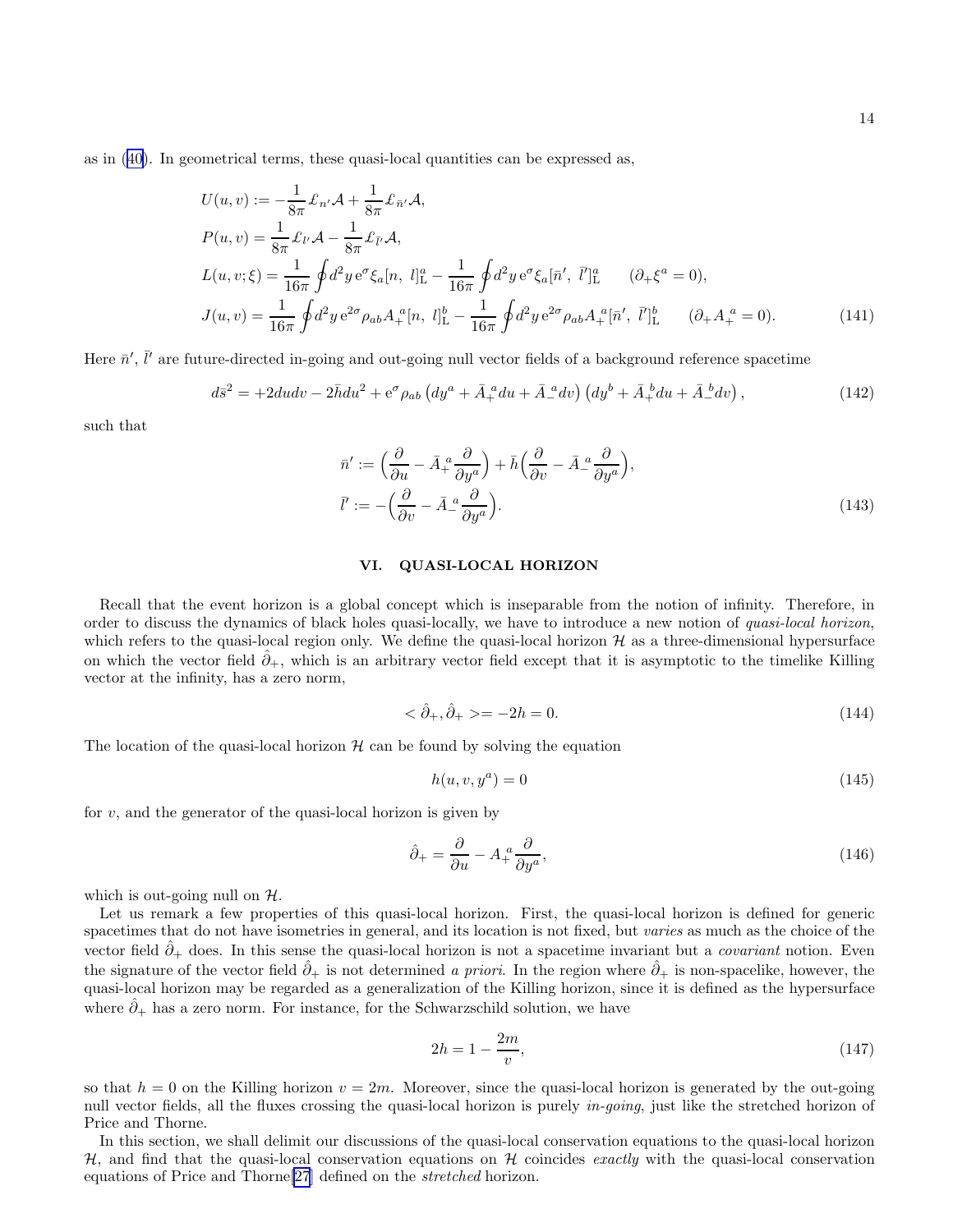#### A. Surface gravity  $\kappa$

<span id="page-14-0"></span>In order to discuss the dynamics of quasi-local horizon, it is useful to introduce the notion of the surface gravity  $\kappa$ to the generic, time-dependent, quasi-local horizon. On the quasi-local horizon H on which  $h = 0$ , the vector field  $\chi$ defined as

$$
\chi := \frac{\partial}{\partial u} - A_+^a \frac{\partial}{\partial y^a} \tag{148}
$$

becomes a generator of  $H$ , since we have

$$
\chi \cdot \chi = -2h|_{\mathcal{H}} = 0. \tag{149}
$$

Hence  $\nabla_A(\chi \cdot \chi)|_{\mathcal{H}}$  is normal to H, which means that there exists a function  $\kappa$  defined on H such that

$$
\nabla_A(\chi \cdot \chi)|_{\mathcal{H}} := -2\kappa \chi_A|_{\mathcal{H}},\tag{150}
$$

where A is a spacetime index such that  $A = \{+, -, a\}$ . Notice that this function  $\kappa$  can be defined on any null hypersurface. When the null hypersurface coincides with the event horizon, this function is the surface gravity of the corresponding black hole. But one may use the same terminology for  $\kappa$  on a quasi-local horizon  $\mathcal{H}$ , since it is a (segment of) null hypersurface beyond which a local observer whose worldline  $\partial_+$  has a zero norm on H does not have access to. It may be instructive to notice that, for the Kerr black hole,  $\chi$  is the generator of the event horizon, since it becomes

$$
\chi \longrightarrow \frac{\partial}{\partial u} - \Omega_{\mathcal{H}} \frac{\partial}{\partial \varphi},\tag{151}
$$

where  $\partial/\partial u$  and  $\partial/\partial \varphi$  are timelike and axial Killing vector fields, and  $\Omega_{\mathcal{H}}$  is the angular velocity of the Kerr horizon relative to the Killing time.

Let us compute  $\kappa$  on the quasi-local horiozn H. In the basis  $\{\partial/\partial u, \partial/\partial v, \partial/\partial y^a\}$ , the components of  $\chi$  are given by

$$
\chi^{A} = (1, 0, -A_{+}^{a}),
$$
  
\n
$$
\chi_{A} := g_{AB} \chi^{B} = (-2h, 1, 0).
$$
\n(152)

If we put  $(152)$  into  $(150)$ , then we find that

$$
\partial_+ h|_{\mathcal{H}} = \partial_a h|_{\mathcal{H}} = 0,\tag{153}
$$

and that  $\kappa$  is given by

$$
\kappa = D_- h|_{\mathcal{H}}.\tag{154}
$$

Notice that, in general,  $\kappa$  is *not* constant over  $\mathcal H$  so that

$$
\partial_{+} \kappa \neq 0, \qquad \partial_{a} \kappa \neq 0, \tag{155}
$$

which reflects the dynamical nature of the quasi-local horizon  $H$ .

#### B. Quasi-local energy conservation on  $H$

Noticethat if we restrict the energy equation ([140\)](#page-12-0) to the quasi-local horizon  $H$ , then it becomes,

$$
\frac{\partial}{\partial u}U_{\mathcal{H}} = \frac{1}{16\pi} \oint_{\mathcal{H}} d^2 y \left\{ \frac{1}{2} e^{\sigma} \rho^{ab} \rho^{cd} (D_+ \rho_{ac}) (D_+ \rho_{bd}) - e^{\sigma} (D_+ \sigma)^2 - 2 e^{\sigma} \kappa D_+ \sigma \right\},\tag{156}
$$

$$
U_{\mathcal{H}} := -\frac{1}{8\pi} \oint_{\mathcal{H}} d^2 y \,\mathrm{e}^{\sigma} D_+ \sigma + \bar{U}_{\mathcal{H}}.\tag{157}
$$

This equation is identical to the integral of the following equation

$$
\frac{\partial}{\partial u} \Sigma_{\mathcal{H}} + \theta_{\mathcal{H}} \Sigma_{\mathcal{H}} = -\frac{1}{8\pi} \kappa \ \theta_{\mathcal{H}} - \frac{1}{16\pi} \theta_{\mathcal{H}}^2 + \frac{1}{8\pi} \sigma_{ab}^{\mathcal{H}} \sigma_{\mathcal{H}}^{ab}
$$
(158)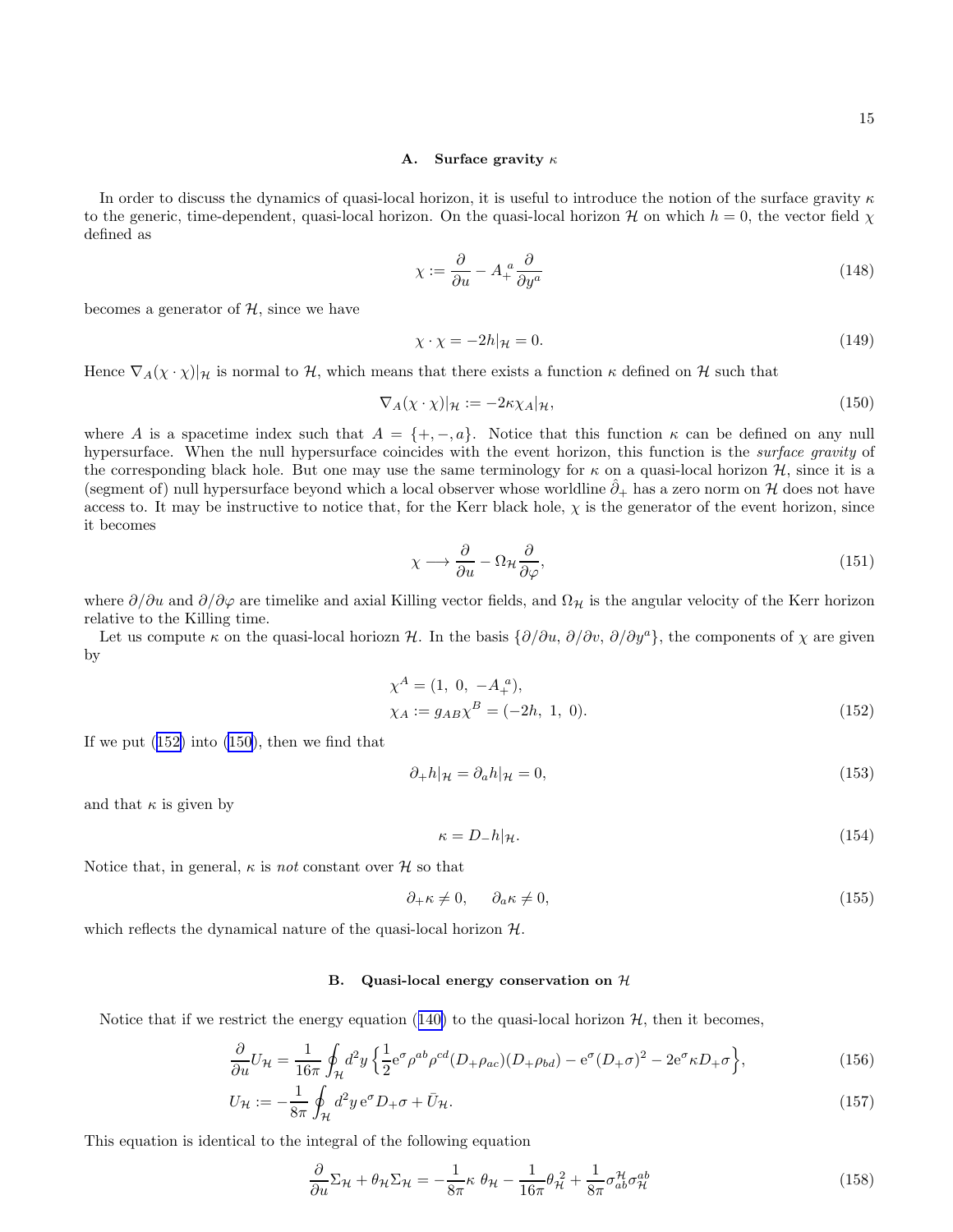<span id="page-15-0"></span>over the stretched horizon of Price and Thorne, where the notations are such that

$$
\Sigma_{\mathcal{H}} = -\frac{1}{8\pi} \theta_{\mathcal{H}},
$$
  
\n
$$
\theta_{\mathcal{H}} = D_{+}\sigma,
$$
  
\n
$$
\sigma_{ab}^{\mathcal{H}} = \frac{1}{2} e^{\sigma} D_{+} \rho_{ab},
$$
  
\n
$$
\sigma_{\mathcal{H}}^{ab} = \phi^{ac} \phi^{bd} \sigma_{cd}^{\mathcal{H}} = \frac{1}{2} e^{-\sigma} \rho^{ac} \rho^{bd} D_{+} \rho_{cd},
$$
  
\n
$$
\kappa = D_{-} h | \mathcal{H}.
$$
\n(159)

This equation was studied in detail in Eq. (6.112,E) in [\[27](#page-18-0)].

It is interesting to discuss the limiting case when the quasi-local horizon  $H$  coincides with the event horizon. When this happens, the area  $A_{\mathcal{H}}$  of  $\mathcal H$  always increases due to the area theorem, so that we have

$$
\frac{dA_{\mathcal{H}}}{du} = \oint_{\mathcal{H}} d^2 y \left( e^{\sigma} D_+ \sigma \right) \ge 0. \tag{160}
$$

Furthermore,if the subtraction term  $U_{\mathcal{H}}$  is chosen zero, then by the equation ([157\)](#page-14-0),  $U_{\mathcal{H}}$  is non-positive, and when the black hole no longer expands so that  $D_{+}\sigma|_{\mathcal{H}}=0$ , then  $U_{\mathcal{H}}$  becomes zero. For instance, for a Schwarzschild or Kerr black hole[[27\]](#page-18-0), we have

$$
U_{\mathcal{H}} = 0 \quad \text{if} \quad \bar{U}_{\mathcal{H}} \equiv 0. \tag{161}
$$

This counter-intuitive aspect is a manifestation of the well-known teleological nature of the event horizon. That is, when the event horizon evolves, its quasi-local energy must be negative so as to cancel out the positive in-flux of energy carried by subsequently in-falling matter or gravitational radiation, leaving  $U_{\mathcal{H}} = 0$  when the black hole reaches the final stationary state.

## C. Quasi-local momentum conservation equation on  $H$

Let us mention that the momentum equation [\(133\)](#page-12-0) has a similar structure to the integrated Navier-Stokes equation for a viscous fluid[[28\]](#page-18-0),

$$
\frac{\partial P_i}{\partial u} = -\oint dS^k \Big( p\delta_{ik} + \rho v_i v_k - \sigma'_{ik} \Big),\tag{162}
$$

where  $P_i$  and  $\sigma'_{ik}$  are the total momentum and the viscous term,

$$
P_i = \int dV (\rho v_i), \tag{163}
$$

$$
\sigma'_{ik} = \eta \left( \frac{\partial v_i}{\partial x^k} + \frac{\partial v_k}{\partial x^i} - \frac{2}{3} \delta_{ik} \frac{\partial v_l}{\partial x^l} \right) + \zeta \delta_{ik} \frac{\partial v_l}{\partial x^l},\tag{164}
$$

and  $\eta$  and  $\zeta$  are the coefficients of shear and bulk viscosity, respectively. This equation tells us that the rate of the net momentum change of a fluid within a given volume is determined by the net momentum-flux across the two-surface enclosing the volume. Notice that the "Hamiltonian" function  $H$  in [\(131](#page-12-0)), which is at most quadratic in the conjugate momenta  $\pi_I$ , assumes the form of momentum-flux of a viscous fluid. Namely, terms quadratic in  $\pi_I$  may be viewed as responsible for direct momentum transfer, terms linear in  $\pi_I$  as viscosity terms, and terms independent of  $\pi_I$ as pressure terms. From this point of view, one may interpret the "Hamiltonian" function  $H$  as the gravitational momentum-flux and the two-surface integral

$$
P_{\mathcal{H}} = \frac{1}{16\pi} \oint d^2 y \left( \pi_h \right) + \bar{P} \tag{165}
$$

as the quasi-local gravitational momentum within  $N_2$ . On the quasi-local horizon  $H$ , the equation [\(133](#page-12-0)) becomes,

$$
\frac{\partial}{\partial u}P_{\mathcal{H}} = -\frac{1}{16\pi} \oint_{\mathcal{H}} d^2 y \left( e^{\sigma} R_2 - \frac{1}{2} e^{-2\sigma} \rho^{ab} \pi_a \pi_b - \frac{1}{2} e^{-\sigma} \pi_{\sigma} \pi_h - \frac{1}{2} \pi_h D_+ \sigma \right).
$$
(166)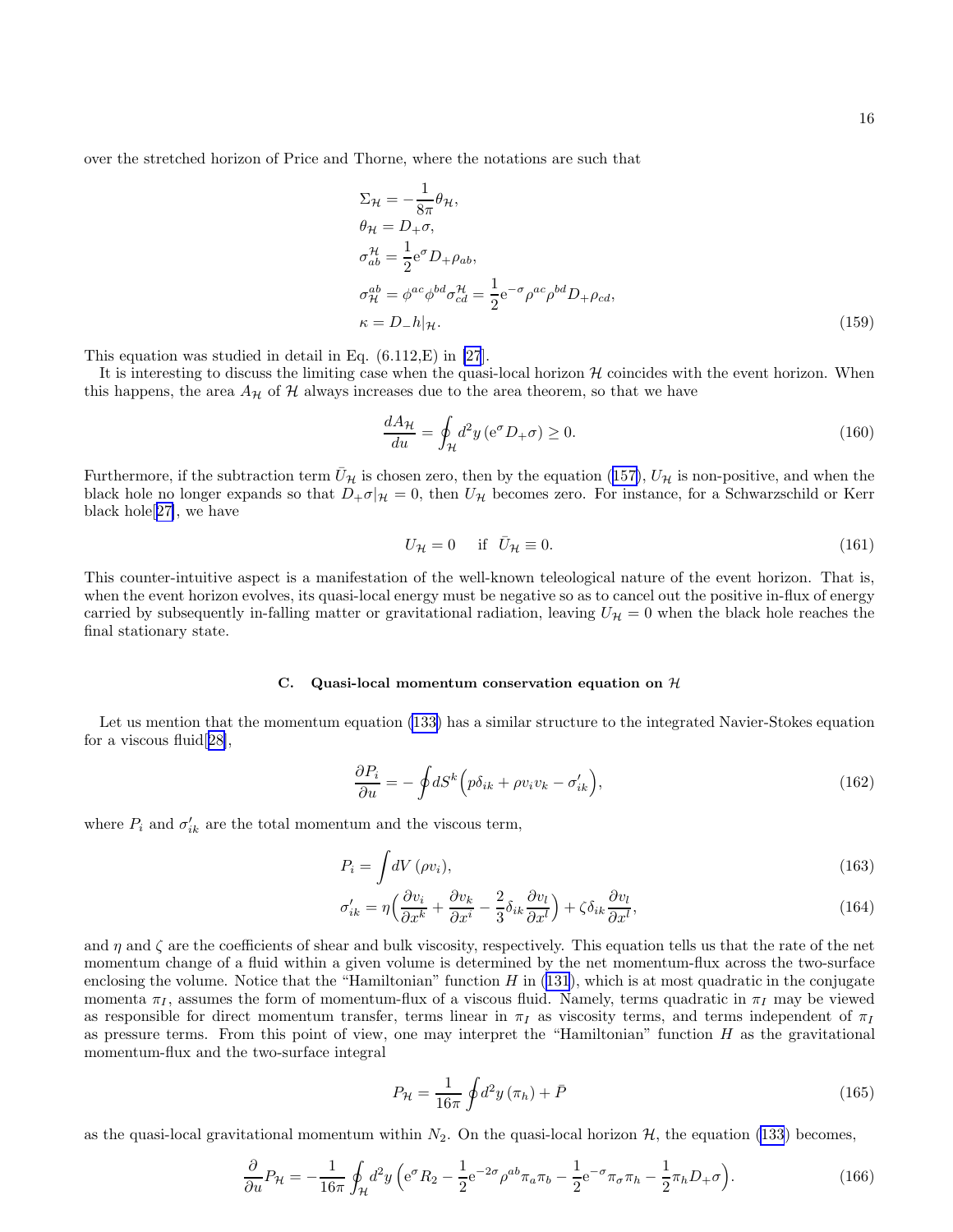<span id="page-16-0"></span>The first term on the r.h.s. is given by the Euler number  $\chi$ ,

$$
\frac{1}{16\pi} \oint_{\mathcal{H}} d^2 y \, \mathrm{e}^{\sigma} R_2 = \frac{1}{4} \chi,\tag{167}
$$

where  $\chi = 2$  for a two-sphere. The second and third terms are quadratic in the momenta, and the last term is linear in the momentum. It is curious that this conservation equation is missing in the work of Price and Thorne[\[27\]](#page-18-0). Let us note that, in terms of the configuration variables, the integrand of the r.h.s. of [\(166](#page-15-0)) can be written as

$$
H_{\mathcal{H}} = e^{\sigma} R_2 - \frac{1}{2} e^{2\sigma} \rho_{ab} F_{+}{}^a F_{+}{}^b - 2 e^{\sigma} \kappa D_{-} \sigma.
$$
 (168)

## D. Quasi-local angular momentum conservation equation on  $H$

Inthis section, we shall show that the equation ([134\)](#page-12-0) when restricted to the surface  $H$  coincides with the quasi-local angular momentum equation of Price and Thorne on the stretched horizon. Let us first notice that the equation [\(134](#page-12-0)) on  $H$  can be written as

$$
\frac{\partial}{\partial u}L_{\mathcal{H}} = \frac{1}{16\pi} \oint_{\mathcal{H}} d^2 y \left\{ -e^{\sigma} (2\kappa + D_+\sigma) \pounds_{\xi} \sigma + \frac{1}{2} e^{\sigma} \rho^{ac} \rho^{bd} (D_+\rho_{ab}) (\pounds_{\xi} \rho_{cd}) - A_+^a \pounds_{\xi} \pi_a \right\},\tag{169}
$$

$$
L_{\mathcal{H}} := \frac{1}{16\pi} \oint_{\mathcal{H}} d^2 y \left(\xi^a \pi_a\right) + \bar{L}_{\mathcal{H}}.\tag{170}
$$

The equation (169) turns out to be identical to the angular momentum conservation equation of Price and Thorne, which is given by

$$
D_{+} \Pi_{a}^{\mathcal{H}} + \theta_{\mathcal{H}} \Pi_{a}^{\mathcal{H}} = -\frac{1}{8\pi} \kappa_{,a} - \frac{1}{16\pi} \theta_{\mathcal{H},a} + \frac{1}{8\pi} \sigma_{\mathcal{H}_{a}^{b};b},
$$
\n(171)

$$
\Pi_a^{\mathcal{H}} := -\frac{1}{16\pi} e^{\sigma} \rho_{ab} F_{+}{}^{\underline{b}}.
$$
\n(172)

To show this, let us write the equations (169) and (170) as

$$
\frac{\partial}{\partial u}L_{\mathcal{H}} = \frac{1}{16\pi} \oint_{\mathcal{H}} d^2 y \left\{ 2e^{\sigma} \mathcal{L}_{\xi} \kappa + e^{\sigma} \mathcal{L}_{\xi} (D_+ \sigma) + \frac{1}{2} e^{\sigma} \rho^{ab} \mathcal{L}_{\xi} (D_+ \rho_{ab}) + e^{2\sigma} \rho_{ab} F_{+-}^a \mathcal{L}_{\xi} A_+^b \right\},\tag{173}
$$

$$
L_{\mathcal{H}} := \frac{1}{16\pi} \oint_{\mathcal{H}} d^2 y \left( e^{2\sigma} \rho_{ab} F_{+}^{\ \ a} \xi^b \right) + \bar{L}_{\mathcal{H}},\tag{174}
$$

where we used the identity

$$
\oint_{\mathcal{H}} d^2 y \,\mathcal{L}_{\xi} f = \oint_{\mathcal{H}} d^2 y \,\partial_a (\xi^a f) = 0
$$
\n(175)

for any scalar density f with the weight -1. Using the definitions of  $L_{\mathcal{H}}$  in (174) and  $\Pi_a^{\mathcal{H}}$  in (172), we obtain the following identity,

$$
\frac{\partial}{\partial u} L_{\mathcal{H}} - \frac{1}{16\pi} \oint_{\mathcal{H}} d^2 y \left( e^{2\sigma} \rho_{ab} F_{+}{}^a_x \ell_{\xi} A_+{}^b \right) \n= - \oint_{\mathcal{H}} d^2 y \left\{ e^{\sigma} \xi^a (D_+ \sigma) \Pi_a^{\mathcal{H}} + e^{\sigma} (D_+ \xi^a) \Pi_a^{\mathcal{H}} + e^{\sigma} \xi^a D_+ \Pi_a^{\mathcal{H}} + e^{\sigma} \Pi_a^{\mathcal{H}} [A_+, \xi]_L^a \right\} \n= - \oint_{\mathcal{H}} d^2 y \left\{ e^{\sigma} \xi^a D_+ \Pi_a^{\mathcal{H}} + e^{\sigma} \xi^a (D_+ \sigma) \Pi_a^{\mathcal{H}} + e^{\sigma} \Pi_a^{\mathcal{H}} \left( D_+ \xi^a + [A_+, \xi]_L^a \right) \right\} \n= - \oint_{\mathcal{H}} d^2 y \, e^{\sigma} \xi^a (D_+ \Pi_a^{\mathcal{H}} + \theta_{\mathcal{H}} \Pi_a^{\mathcal{H}}),
$$
\n(176)

where we used the diff $N_2$ -covariant derivative of  $\xi^a$ ,

$$
D_{+}\xi^{a} := \partial_{+}\xi^{a} - [A_{+}, \xi]_{\mathcal{L}}^{a}
$$
\n(177)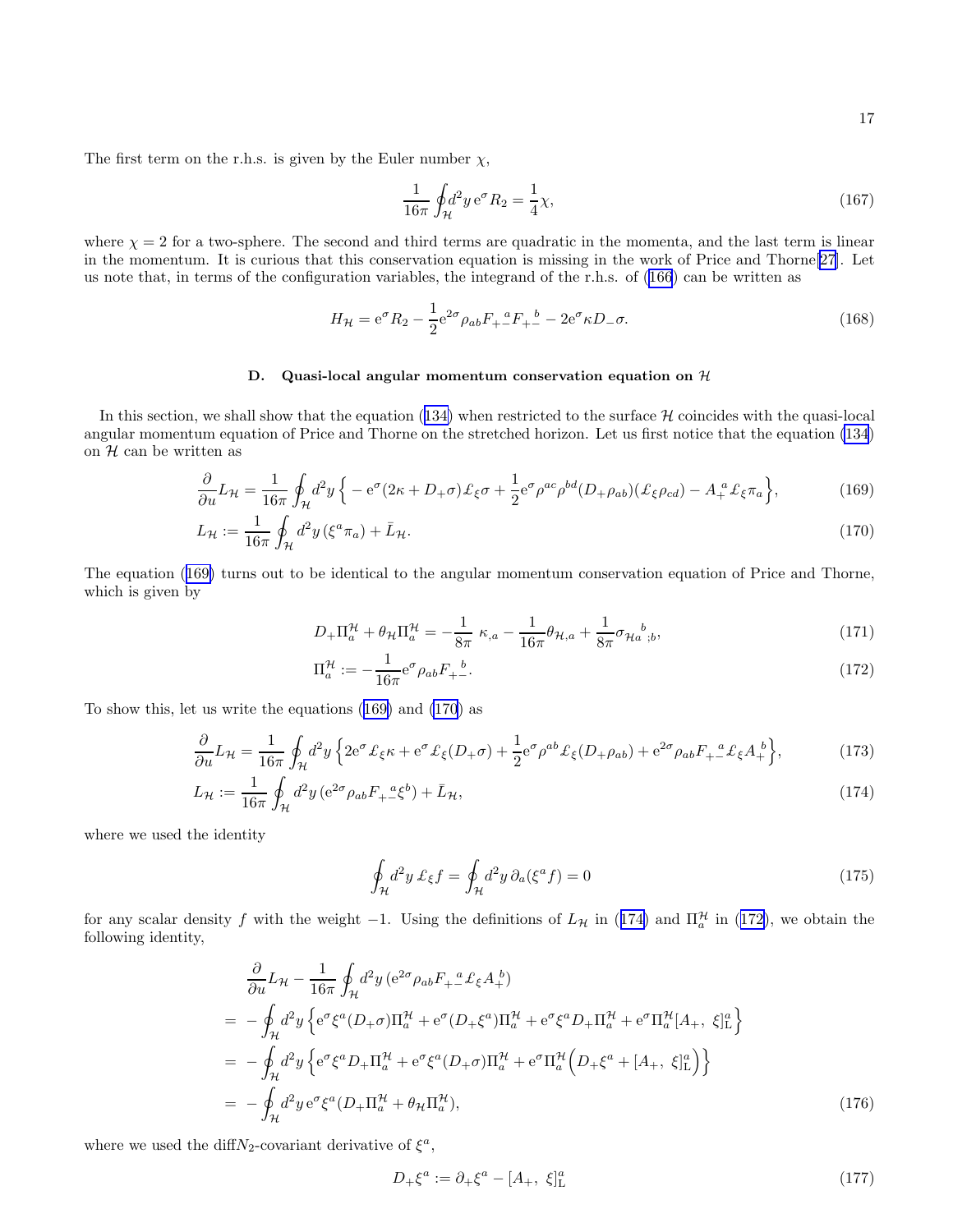defined in the section [I,](#page-0-0) and the condition that

$$
\partial_+\xi^a = 0. \tag{178}
$$

The first and second term on the r.h.s. of([173\)](#page-16-0) become,

$$
\frac{1}{16\pi} \oint_{\mathcal{H}} d^2 y \left\{ 2e^{\sigma} \mathcal{L}_{\xi} \kappa + e^{\sigma} \mathcal{L}_{\xi} (D_+ \sigma) \right\} = \oint_{\mathcal{H}} d^2 y \, e^{\sigma} \xi^a \Big( \frac{1}{8\pi} \kappa_{,a} + \frac{1}{16\pi} \theta_{\mathcal{H},a} \Big),\tag{179}
$$

and the third term on the r.h.s. of([173\)](#page-16-0) is given by

$$
\frac{1}{2}e^{\sigma}\rho^{ab}\pounds_{\xi}(D_{+}\rho_{ab}) = \frac{1}{2}e^{\sigma}\rho^{ab}\Big\{\xi^{c}\nabla_{c}(D_{+}\rho_{ab}) + (D_{+}\rho_{cb})(\nabla_{a}\xi^{c}) + (D_{+}\rho_{ac})(\nabla_{b}\xi^{c}) - (\nabla_{c}\xi^{c})(D_{+}\rho_{ab})\Big\}
$$
\n
$$
= \frac{1}{2}e^{\sigma}\xi^{c}\Big\{\nabla_{c}(\rho^{ab}D_{+}\rho_{ab}) - (\nabla_{c}\rho^{ab})D_{+}\rho_{ab}\Big\} + e^{\sigma}\rho^{ab}(D_{+}\rho_{bc})(\nabla_{a}\xi^{c})
$$
\n
$$
= e^{\sigma}\rho^{ab}(D_{+}\rho_{bc})(\nabla_{a}\xi^{c})
$$
\n
$$
= -\xi^{a}e^{\sigma}\rho^{bc}\nabla_{b}(D_{+}\rho_{ac}) + e^{\sigma}\rho^{ab}\nabla_{a}(\xi^{c}D_{+}\rho_{bc})
$$
\n
$$
= -2\xi^{a}e^{\sigma}\sigma_{Ha\;;b} + \nabla_{a}(\xi^{c}e^{\sigma}\rho^{ab}D_{+}\rho_{bc}). \tag{180}
$$

∂+ξ

Here we used the unimodular condition [\(31](#page-3-0)), and the metricity condition

$$
\nabla_a \sigma = \nabla_a \rho_{bc} = 0. \tag{181}
$$

Notice that the shear tensor  $\sigma_{\mathcal{H}_a}{}^b$  is given by

$$
\sigma_{\mathcal{H}_a}{}^b := \phi^{bc} \sigma_{\mathcal{H}ac} = \frac{1}{2} \rho^{bc} D_{+} \rho_{ac}.
$$
\n(182)

Therefore we have

$$
\oint_{\mathcal{H}} d^2 y \, \frac{1}{2} e^{\sigma} \rho^{ab} \mathcal{L}_{\xi}(D_{+} \rho_{ab}) = -\oint_{\mathcal{H}} d^2 y \, 2 \xi^a e^{\sigma} \sigma_{\mathcal{H}_a}{}^{b}{}_{;b}.
$$
\n(183)

If we put together [\(176](#page-16-0)), (179), and (183), then [\(173\)](#page-16-0) becomes

$$
\oint_{\mathcal{H}} d^2 y \, \mathrm{e}^{\sigma} \xi^a \Big\{ D_+ \Pi_a^{\mathcal{H}} + \theta_{\mathcal{H}} \Pi_a^{\mathcal{H}} + \frac{1}{8\pi} \kappa_{,a} + \frac{1}{16\pi} \theta_{\mathcal{H},a} - \frac{1}{8\pi} \sigma_{\mathcal{H}a}{}_{;b}^b \Big\} = 0, \tag{184}
$$

for an arbitrary function  $\xi^a$  that satisfies (178). This shows that the two equations [\(169](#page-16-0)) and [\(171](#page-16-0)) are identical.

## VII. SUMMARY

In this note, I presented a set of quasi-local conservation equations that were found while studying the Einstein's equations using the  $(1+1)$ -dimensional description, and studied physical significances of these conservation equations. The key observation is that the affine coordinate  $v$  can be treated as a natural time coordinate in this formalism. The subsequent Hamiltonian formalism was developed with respect to this time coordinate. One of the outcomes of this analysis is the discovery of a set of Bondi-like quasi-local conservation equations for the vacuum general relativity, which reproduce *both* the well-known conservation equations in the asymptotic null infinity in asymptotically flat spacetimes and the corresponding conservation equations on the inner quasi-local horizon of a generic dynamical spacetime. All of these quasi-local quantities are expressed in geometrically invariant terms such as the area of the two-surface and a pair of null vector fields orthogonal to that surface. It was also found that each quantity has a natural interpretation as the quasi-local energy, linear momentum, and angular momentum of a two-surface and corresponding fluxes crossing that surface.

In addition to the above quasi-local quantities, we also obtained the quasi-local analog of the Carter's "fourth" constant of gravitational field, which is somewhat like the angular momentum squared, measuring the "intrinsic" angular momentum of a two-surface. The Carter's "fourth" constant is known to exist for spacetimes that possess two commmuting Killing vector fields such as the Kerr black hole. But in our analysis, it was found that the quasi-local analog of Carter's constant exists under the condition

$$
\partial_+ A_+^a = 0,\tag{185}
$$